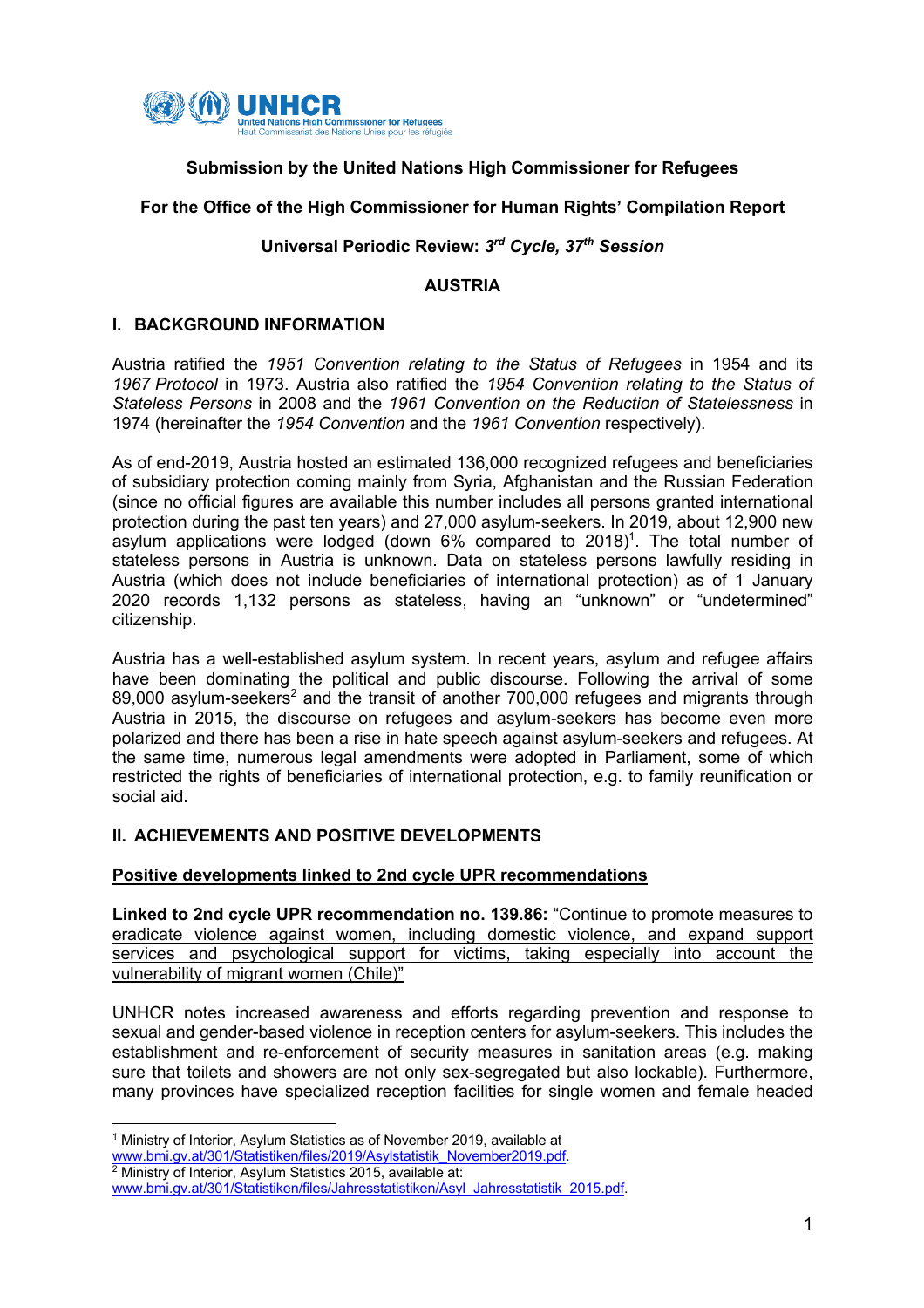households seeking asylum, although no mechanisms are in place to ensure that the capacities are sufficient. The coalition agreement of the new government sworn in on 7 January 2020 foresees the adoption of a National Action Plan on Protection against Violence which shall ensure the funding and expansion of victim support institutions.

#### **Linked to 2nd cycle UPR recommendation no. 139.125:** "Improve the situation of asylum seekers and guarantee their rights to an adequate standard of living and remedy their housing conditions (Albania)"

Since the reception crisis in 2015 and 2016, reception conditions have been improved. There are no more temporary mass shelters or overcrowded facilities. At the same time, the quality and conditions of accommodation and support in reception facilities still varies greatly as there are no harmonized reception standards and the respective responsibility is shared between the Federal Government and the nine Provinces.

## **III. KEY PROTECTION ISSUES, CHALLENGES AND RECOMMENDATIONS**

### **Challenges linked to outstanding 2nd cycle UPR recommendations**

### **Issue 1: Initial reception of unaccompanied and separated asylum-seeking children**

**Linked to 2nd cycle UPR recommendation no. 139.128:** "Provide proper assistance for the increasing number of unaccompanied minor refugees during their initial reception in Austria (Brazil)"

While unaccompanied and separated asylum-seeking children (UASC) are assigned a legal representative as soon as they apply for asylum, guardians are appointed only once children are admitted to the asylum procedure and placed in a provincial reception facility – in cases where an age assessment is conducted, this often takes a few months. During that initial period, where abscondment from reception centres is also more frequent, children lack a person who supports and legally represents them in all aspects of life with a view to ensuring their best interests.

The custody courts normally assign the local child protection authority as guardians, where professional social workers trained in child protection assume this task. The expertise and experience of local child protection authorities ultimately entrusted with the guardianship of UASC in working with refugee children varies, and their resources for training and exchange of information are limited. Standards on the implementation of guardianship (such as systematic needs assessments, case planning and monitoring) are not always fully applied.

National legislation foresees that if a UASC is unable to furnish proof of a claimed under-age status which, on the basis of the available results of the preliminary investigation, is doubtful to the asylum authority, the latter may give instructions for radiological examinations, in particular x-ray examinations, to be carried out under a multifactorial examination technique for the purpose of age assessment. Even though, there are no regular statistics, data published by the Ministry of Interior<sup>3</sup> shows a frequent reliance on medical age examination techniques. Between January and October 2019, in 477 cases an x-ray of the hand/wrist was commissioned as a first step in the age assessment process, and in 116 of those cases a full multifactorial age assessment including a physical examination and x-rays of teeth and clavicles was completed.

<sup>3</sup> Parliamentary request regarding "*Asylverfahren minderjähriger Asylsuchender in Österreich*" BMI-LR2220/0675-V/8/2019, 16.12.2019, available at www.parlament.gv.at/PAKT/VHG/XXVII/AB/AB\_00038/imfname\_776146.pdf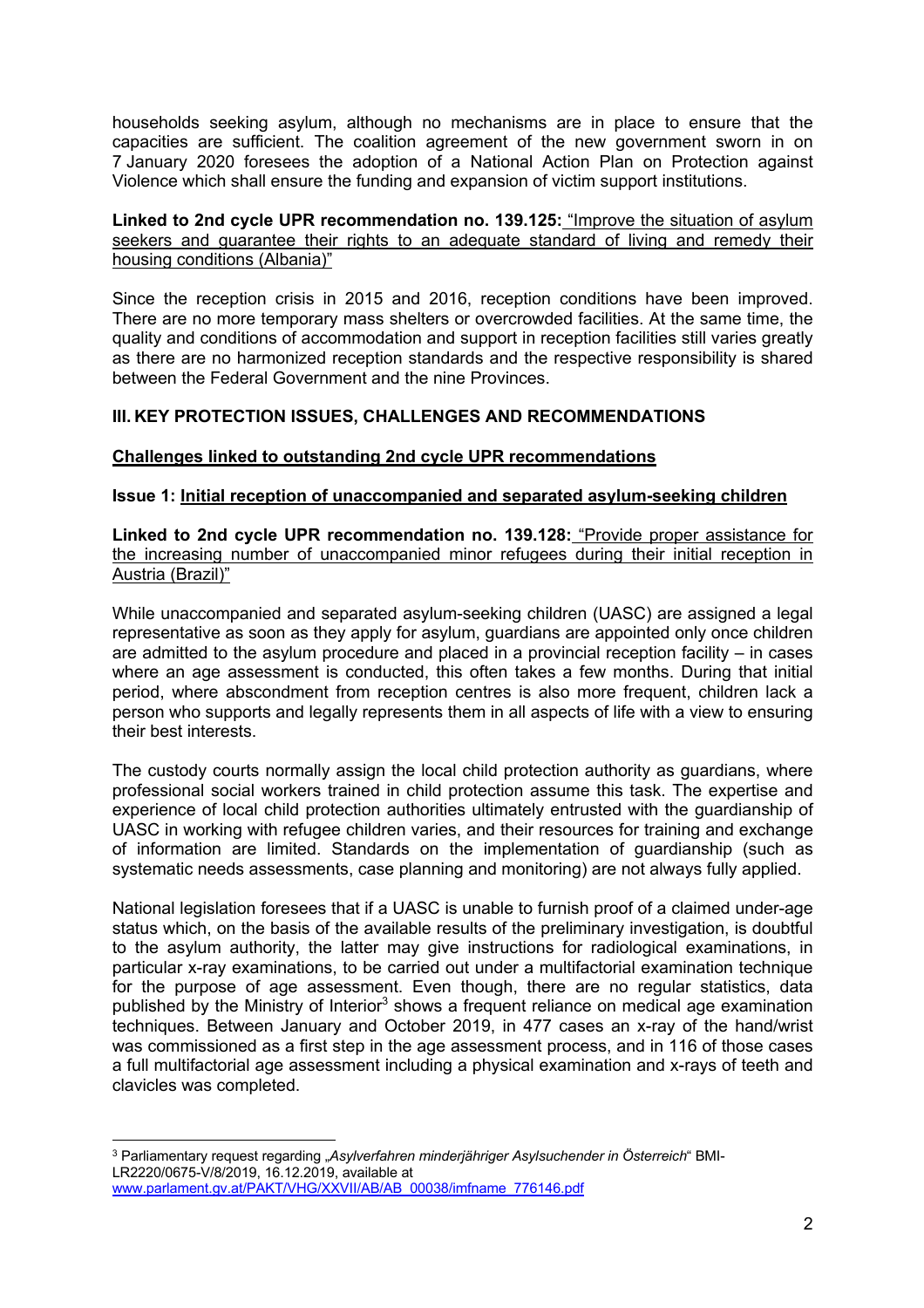The best interests of the child principle is not continuously and primarily considered by all actors that take actions affecting asylum-seeking and refugee children, including asylum authority, administrative courts and authorities in charge of reception facilities for asylumseekers. To date, there are no standard operating procedures in place to facilitate the involvement of child protection experts in decisions concerning child asylum-seekers and refugees although this is the case in other areas, such as family and juvenile law.

The government programme for the period 2020-2024 under the chapter quick and fair asylum procedures commits to ensure a speedy appointment of a guardian for UASC through the child protection authority and a consideration of the best interests of the child principle in the asylum procedure but so far no legislative changes or standard operating procedures have been initiated.

### **Recommendations:**

UNHCR recommends that the Government of Austria

- a) Systematically assign a guardian to all UASC without delay or pre-condition (such as age assessments) from day one of their arrival or, if later, upon identification;<sup>4</sup>
- b) Provide effective support for the needs of asylum-seeking and refugee children also to mitigate the risk of children going missing;
- c) Adapt existing national legislation and practice by replacing medical age assessments by a multidisciplinary procedure, which also takes into account developmental, psychological, environmental and cultural factors, and by introducing the possibility to separately appeal the outcome of the age determination procedure;<sup>5</sup> and
- d) Ensure that the best interests of the child are the primary consideration of all actors in every decision or action pertaining to asylum-seeking and refugee children, irrespective of their status or nationality.

# **Issue 2: Work permits in favor of asylum-seekers**

**Linked to 2nd cycle UPR recommendation no. 140.22:** "Consider issuing, upon request, provisional work permits in favor of asylum seekers (Brazil)"

While according to the *Foreigners Employment Act*, asylum-seekers have access to the labour market three months after their admission to the Austrian asylum procedure, an ordinance of the Federal Ministry of Economy and Work of 2004 limits their access to the labour market to seasonal employment for a maximum duration of six months per year. In practice, it is very difficult for asylum-seekers to obtain such a work permit, as they often do not possess respective skills and are not allowed to attend relevant training (in many cases German language courses are not offered to them). Apart from this, asylum-seekers can only engage in community service, become self-employed in professions that do not require a license (including sex work) or provide services in private households (e.g. garden work or childcare). Very few asylum-seekers manage to find employment and generate an income which makes them self-sufficient. While a decree of the former Minister of Social Affairs of 2012 had declared young asylum-seekers under 25 years-old eligible to obtain work permits for vocational training in areas where there was a shortage of trainees, this option was closed in September 2018.

<sup>4</sup> For detailed recommendations in German see UNHCR "*Vorschläge für ein verbessertes Obsorgesystem für unbegleitete Kinder und Jugendliche in Österreich*", available at www.unhcr.org/dach/wpcontent/uploads/sites/27/2019/02/AT\_UNHCR\_Obsorge-f%C3%BCr-unbegleitete-Kinder-und-Jugendliche.pdf. <sup>5</sup> CRC, N.B.F. against Spain, 27.9.2018, CRC/C/79/D/11/2017, available at

https://tbinternet.ohchr.org/\_layouts/treatybodyexternal/Download.aspx?symbolno=CRC%2FC%2F79%2FD%2F 11%2F2017&Lang=en.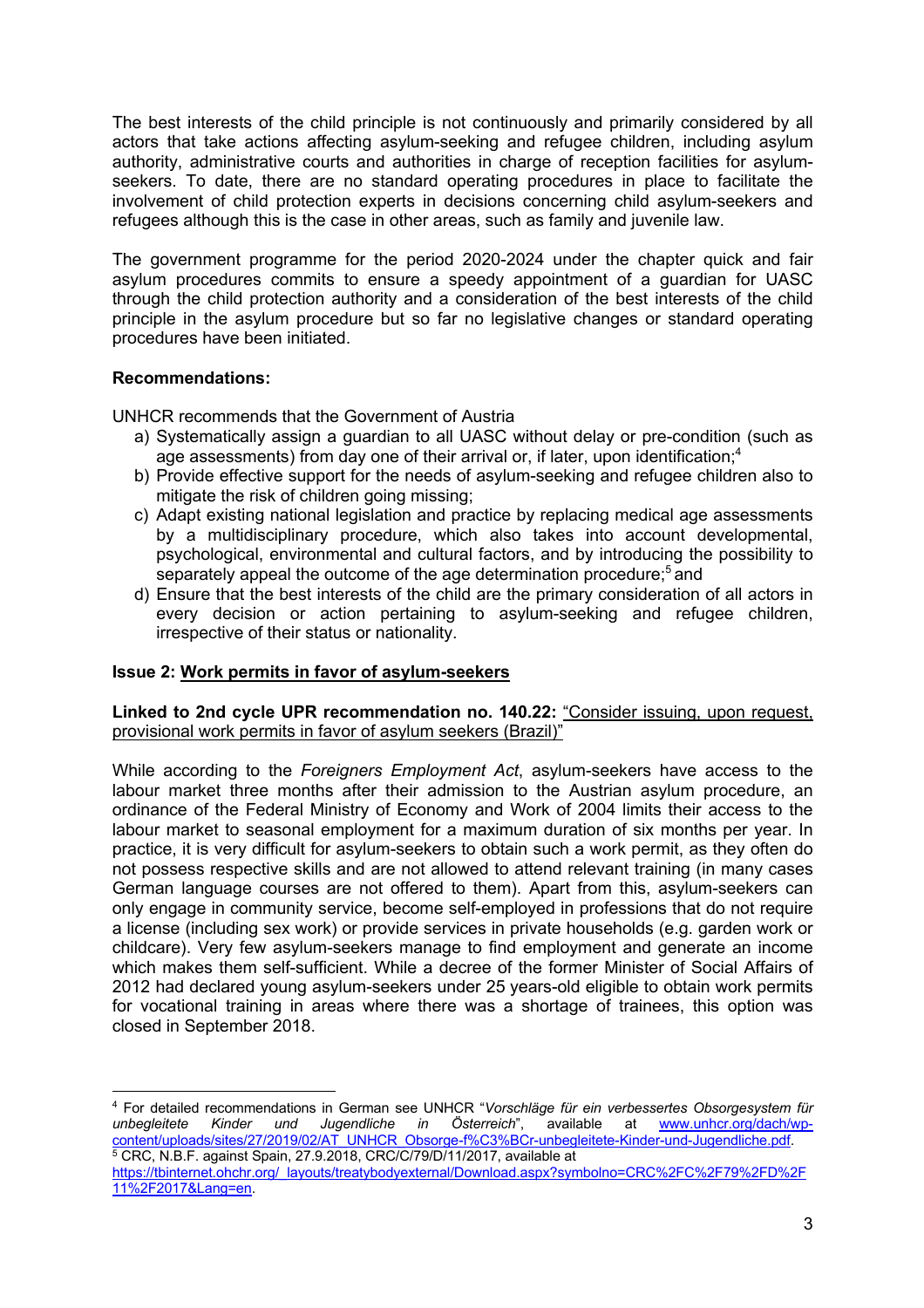## **Recommendations:**

UNHCR recommends that the Government of Austria

a) Amend national legislation and administrative procedures to grant asylum-seekers effective access to the labour market during their asylum proceedings, at the very least no later than six months following the lodging of the application if a decision has not been taken, and if the delay cannot be attributed to the applicant.

#### **Additional protection challenges**

#### **Issue 3: Independent legal aid**

Many asylum-seekers do not have access to free legal counselling during the first instance procedure. Those who are not recognized as refugees by the Federal Office for Immigration and Asylum are currently assigned an NGO contracted by the Ministry of Justice for legal counselling and legal representation at the appeal stage. In 2019, the Austrian Parliament adopted an *Act for the Establishment of a new Federal Agency for Care and Support Services* which inter alia foresees that legal counselling and representation shall in the future be provided through counsellors employed by that Agency. UNHCR is concerned that, although the law provides for independent and instruction-free legal counselling, full independence will be difficult to guarantee due to the fact that the Agency is 100% owned by the state of Austria.<sup>6</sup>

#### **Recommendations:**

UNHCR recommends that the Government of Austria:

- a) Systematically make accessible quality legal counselling and representation for asylum-seekers of adequate quality throughout the entire asylum procedure and especially also in the first instance procedure;
- b) Ensure that legal aid and representation for asylum-seekers continues to be independent.

#### **Issue 4: Social aid for beneficiaries of international protection**

In May 2019, the Austrian Parliament adopted a framework law foreseeing that beneficiaries of subsidiary protection shall only be entitled to core social aid benefits at the level of the basic care and welfare support which is provided also to asylum-seekers. Furthermore, recognized refugees should only be entitled to full social aid if they can demonstrate German language skills at level B1 or English at level C1. While the latter provision has meanwhile been annulled by the Constitutional Court in December 2019, UNHCR is concerned that beneficiaries of subsidiary protection, who have fled war and/or ill-treatment and are often unable to return to their countries of origin for many years will fall below the national poverty line.<sup>7</sup>

### **Recommendations:**

UNHCR recommends that the Government of Austria:

a) Amend national legislation to grant the same treatment with respect to social aid as is accorded to Austrian nationals to beneficiaries of subsidiary protection.

<sup>6</sup> For a detailed analysis in German, see: *UNHCR-Analyse des Entwurfs für ein BBU-Errichtungsgesetz*, 11 April 2019, available at: https://www.refworld.org/docid/5cb0685f4.html.

<sup>7</sup> For a detailed analysis in German, see: *UNHCR-Analyse des Entwurfs für ein Sozialhilfe-Grundsatzgesetz*, 8 January 2019, available at: https://www.refworld.org/docid/5c347ac84.html.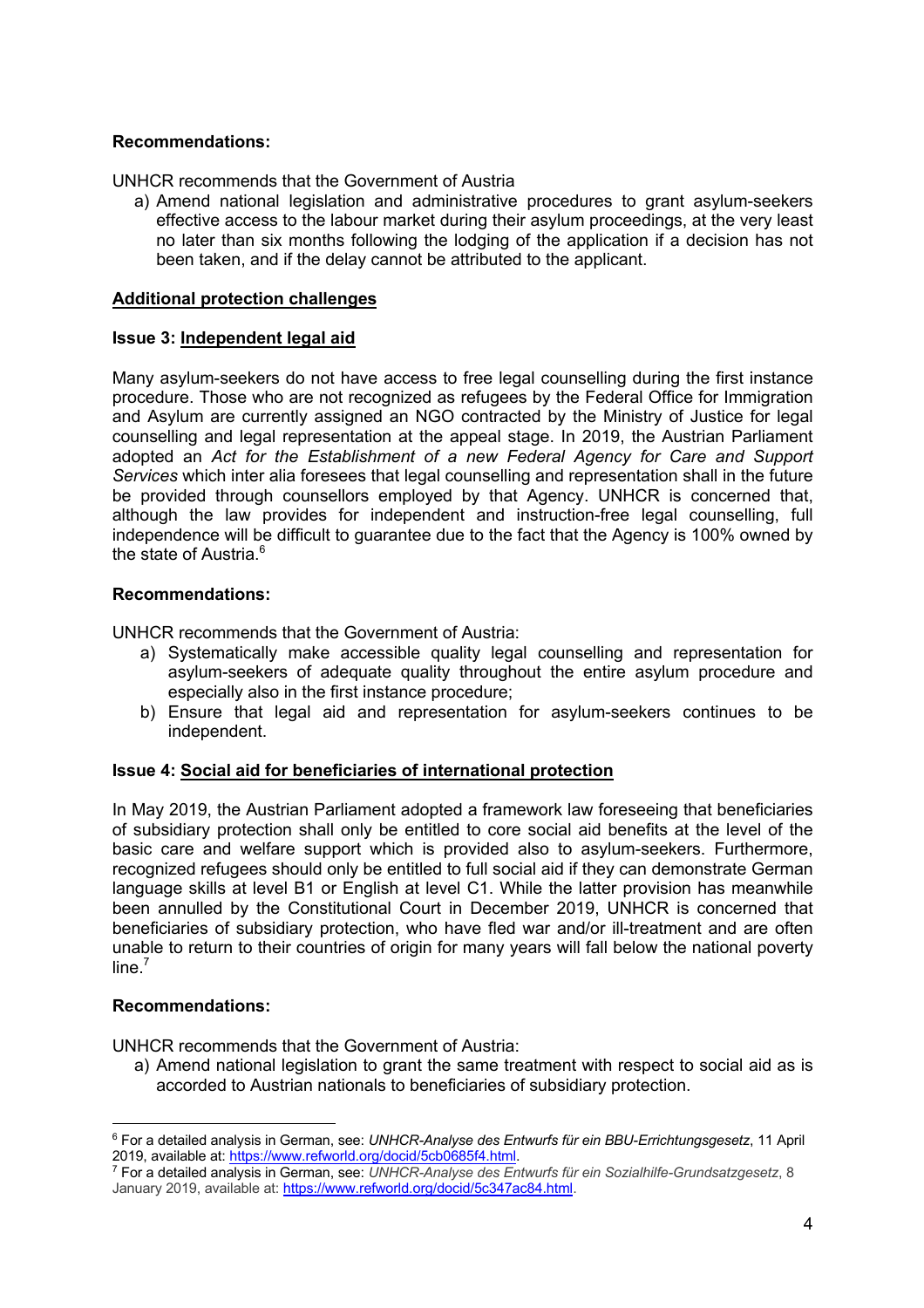### **Issue 5: Statelessness**

UNHCR's report *Mapping Statelessness in Austria8* published in 2017 found that the status and rights of stateless persons in Austria depend largely on whether or not they qualify for a residence status for other reasons since statelessness is not a ground for granting a residence permit. Stateless people who are in an irregular situation including those whose asylum applications have been finally rejected often receive a decision to terminate their residence. In this situation, stateless persons neither have the right to work nor receive any social aid benefits. Once it has been established that stateless persons cannot be deported, they are granted a so-called "tolerated stay" which after one year entitles them to a residence permit. Also, statelessness can be "inherited" in Austria as under the special provision for bestowal of nationality to children born stateless in Austria (article 14 of the Austrian Nationality Act), stateless children can apply for citizenship only after reaching 18 years of age and not later than two years after having reached the age of majority.

### **Recommendations:**

UNHCR recommends that the Government of Austria:

- a) Establish an accessible, fair and efficient procedure to determine statelessness conducted by a specialized authority; introduce a residence permit on account of statelessness; and ensure full human rights for all stateless persons in Austria;
- b) Accord Austrian citizenship to otherwise stateless children born in the territory of the State party, unless a child can acquire citizenship of one of his or her parents immediately after birth through a non-discretionary procedure.

### **Issue 6: Family reunification for beneficiaries of international protection**

In 2016, restrictions to the right to family reunification for beneficiaries of international protection were introduced. Beneficiaries of subsidiary protection now face a three-year waiting period, starting from the day they are granted status, before their core family members can apply for family reunification. In addition, they must prove sufficient living space, income and health insurance for the family members who seek family reunion. Exceptions from these requirements might be granted pursuant to Article 8 of the European Convention on Human Rights but are rarely approved for families depending on social aid. Formal requirements (e.g. religious weddings are not accepted) and practical barriers (fees; applications ought to be lodged in person with the Austrian embassy) pose additional obstacles.<sup>9</sup>

### **Recommendations:**

UNHCR recommends that the Government of Austria:

a) Reduce legal and administrative barriers for family reunification with beneficiaries of international protection in Austria.

**UNHCR July 2020**

<sup>8</sup> UNHCR, *Mapping Statelessness in Austria,* January 2017, available at: https://www.refworld.org/docid/58b6e5b14.html.

<sup>&</sup>lt;sup>9</sup> For a description of law and practice in German, see: https://www.unhcr.org/dach/wpcontent/uploads/sites/27/2017/02/AUT\_UNHCR-FRU\_2017.pdf.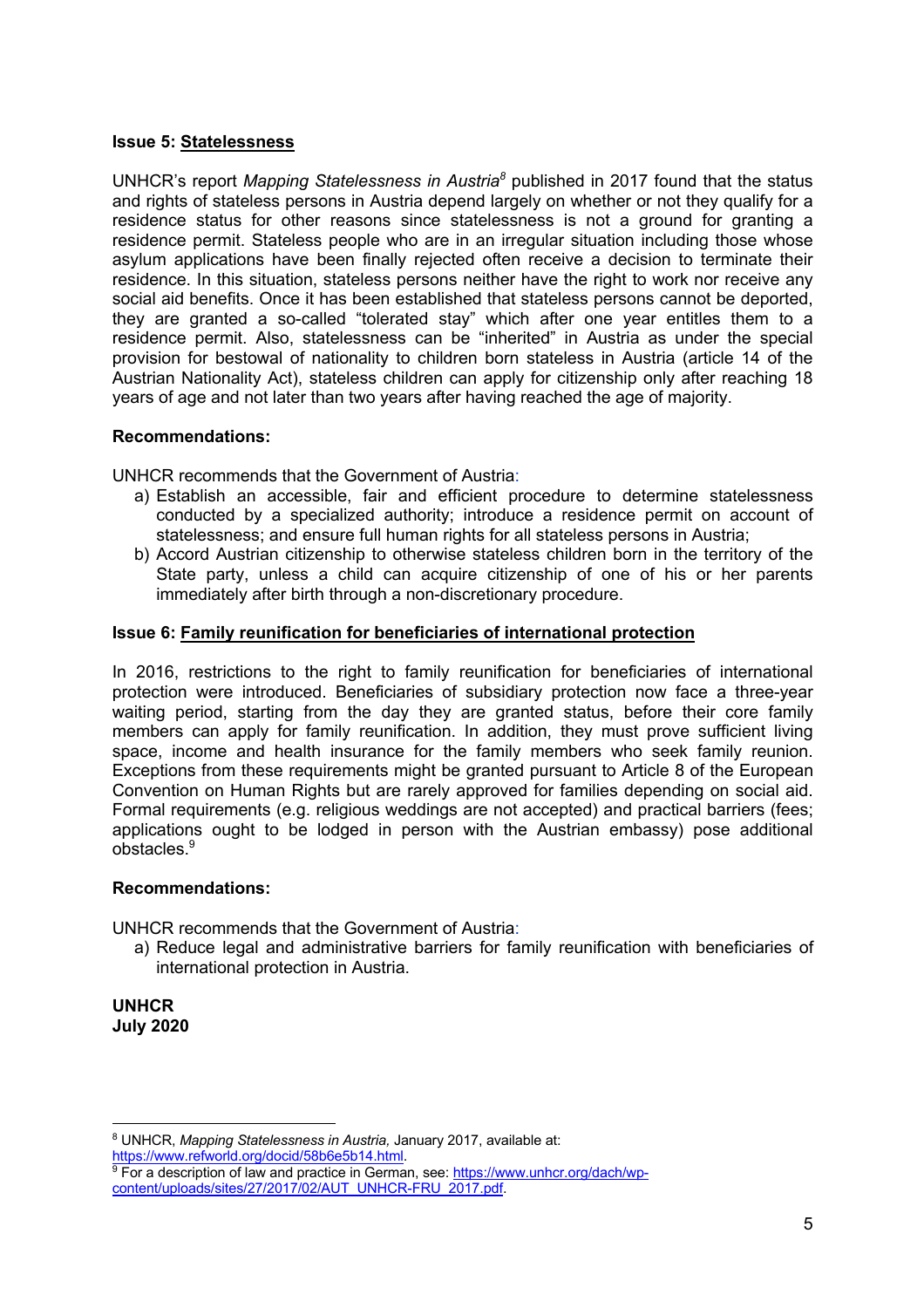#### **ANNEX**

#### **Excerpts of relevant Recommendations from the 2nd cycle Universal Periodic Review, Concluding Observations from UN Treaty Bodies and Recommendations of Special Procedures mandate holders**

#### **AUSTRIA**

We would like to bring your attention to the following excerpts from the  $2<sup>nd</sup>$  cycle UPR recommendations, UN Treaty Monitoring Bodies' Concluding Observations, and recommendations from UN Special Procedures mandate holders' reports relating to issues of interest and persons of concern to UNHCR with regards to AUSTRIA.

#### **I. Universal Periodic Review (Second Cycle – 2015)**

| Recommendation <sup>10</sup>                                | Recommending           | Position <sup>11</sup> |
|-------------------------------------------------------------|------------------------|------------------------|
|                                                             | State/s                |                        |
| <b>Acceptance of international norms and Reservations</b>   |                        |                        |
| 139.1. Consider ratifying human rights conventions to which | <b>Bolivia</b>         | Supported              |
| it is not yet party (Plurinational State of Bolivia);       | (Plurinational         |                        |
| Source of position: A/HRC/31/12 - Para. 139                 | State of)              |                        |
| 141.6. Ratify the Optional Protocol to the International    | France                 | Supported              |
| Covenant on Economic, Social and Cultural Rights, accede    |                        | / Noted $12$           |
| to the inquiry procedure and inter-State communications,    |                        |                        |
| and ratify the Optional Protocol to the Convention on the   |                        |                        |
| Rights of the Child on the involvement of children in armed |                        |                        |
| conflict (France);                                          |                        |                        |
| Source of position: A/HRC/31/12/Add.1 - Para. 3             |                        |                        |
| 141.3. Ratify the Optional Protocol to the International    | Finland                | <b>Noted</b>           |
| Covenant on Economic, Social and Cultural Rights and        |                        |                        |
| accept the competence of the Committee as regards the       |                        |                        |
| inquiry procedure and inter-State communications (Finland); |                        |                        |
| Source of position: A/HRC/31/12/Add.1 - Para. 3             |                        |                        |
| 141.4. Ratify the Optional Protocol to the International    | Slovakia <sup>13</sup> | Noted                  |
| Covenant on Economic, Social and Cultural<br><b>Rights</b>  |                        |                        |
| (Slovakia) (Uruguay) (Montenegro);                          |                        |                        |
| Source of position: A/HRC/31/12/Add.1 - Para. 3             |                        |                        |
| 141.1. Consider ratifying the Optional Protocol to the      | Ghana                  | Supported              |
| International Covenant on Economic, Social and Cultural     |                        | / $Noted14$            |

<sup>&</sup>lt;sup>10</sup> All recommendations made to Austria during its 2nd cycle UPR can be found in: "Report of the Working Group on the Universal Periodic Review of Austria" (22 December 2015), A/HRC/27/3, available at: https://documentsdds-ny.un.org/doc/UNDOC/GEN/G15/289/37/PDF/G1528937.pdf?OpenElement

All documents regarding the 2nd cycle UPR concerning Austria can be found online at: https://www.ohchr.org/EN/HRBodies/UPR/Pages/ATIndex.aspx

<sup>&</sup>lt;sup>11</sup> Austria's views and replies, in English, can be found in: Addendum (3 March 2016A/HRC/31/12/Add.1, available at https://documents-dds-ny.un.org/doc/UNDOC/GEN/G16/041/42/PDF/G1604142.pdf?OpenElement

<sup>&</sup>lt;sup>12</sup> **Comments:** "A/HRC/31/12/Add.1 states at para 3: Respect for economic, social and cultural rights is of great importance to Austria. By ratifying ICESCR, the (revised) European Social Charta and other international human rights conventions, Austria has committed itself to a comprehensive human rights protection system in the field of ESC rights. There are numerous possibilities for individuals to file complaints or appeals on a national and European level. The ratification of the Optional Protocol to ICESCR is still being examined, taking particularly the jurisprudence of the ICESR Committee into account. However, ratification is not envisaged for the time being. With regard to recommendations 141.1, 141.6, 141.9 to ratify OP to CRC-IC see recommendations 141.7. et al." <sup>13</sup> Similar recommendations were given by Slovakia, Uruguay, Montenegro and Italy.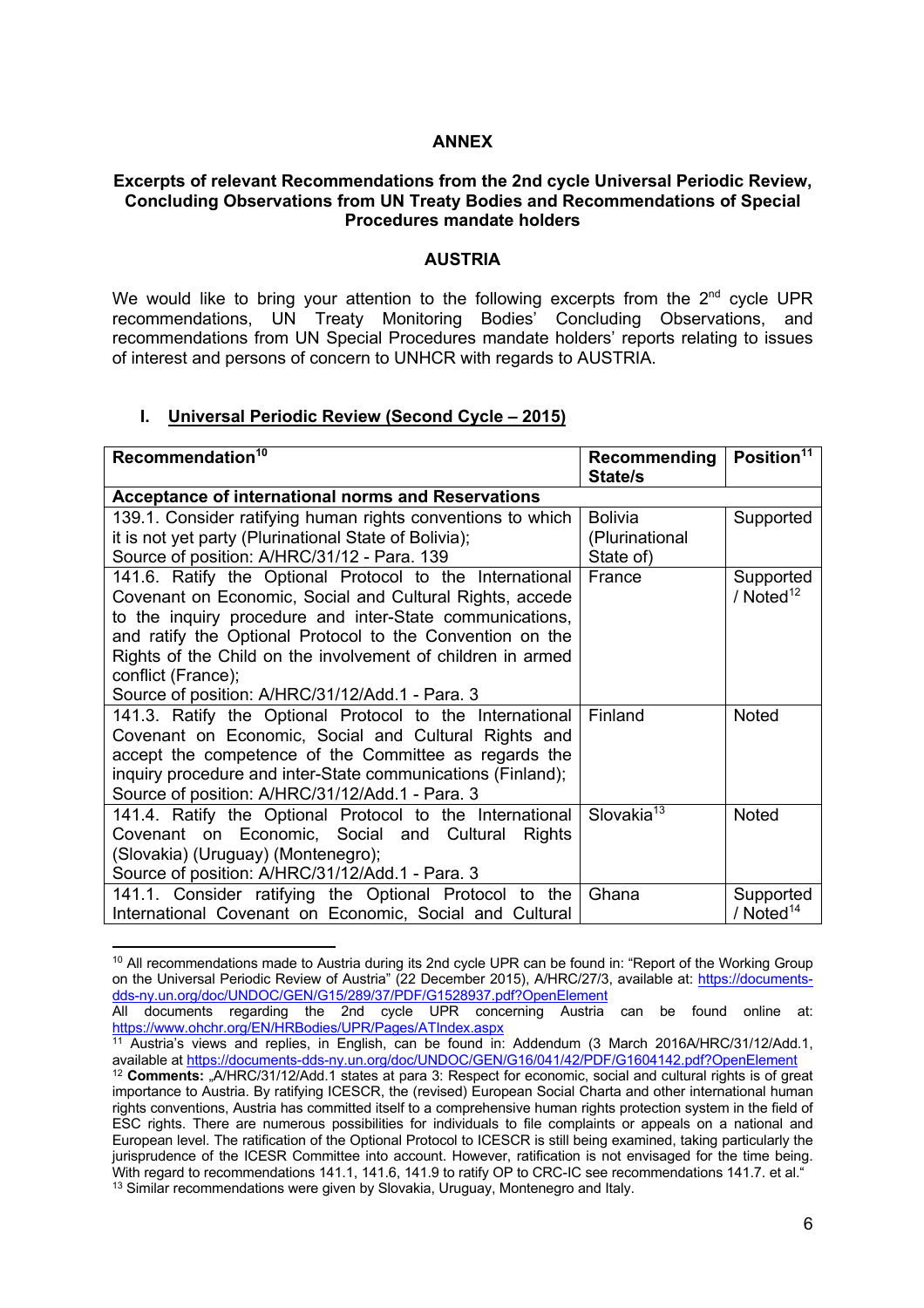| Rights and the third Optional Protocol to the Convention on     |                                 |              |
|-----------------------------------------------------------------|---------------------------------|--------------|
| the Rights of the Child;                                        |                                 |              |
| Source of position: A/HRC/31/12/Add.1 - Para. 2, 3              |                                 |              |
| 140.14. Take concrete steps towards accession to the            | Philippines                     | <b>Noted</b> |
| International Convention on the Protection of the Rights of     |                                 |              |
| All Migrant Workers and Members of Their Families and ILO       |                                 |              |
| Convention No. 189 (Philippines);                               |                                 |              |
| Source of position: A/HRC/31/12 - Para. 140                     |                                 |              |
| 141.12. Ratify the Convention against Discrimination in         | Trinidad and                    | Noted        |
| Education (Trinidad and Tobago);                                | Tobago                          |              |
| Source of position: A/HRC/31/12/Add.1 - Para. 3                 |                                 |              |
| 141.10. Ratify the third Optional Protocol to the Convention    | Montenegro                      | Supported    |
| on the Rights of the Child on a communications procedure        |                                 |              |
| (Montenegro);                                                   |                                 |              |
| Source of position: A/HRC/31/12/Add.1 - Para. 2                 |                                 |              |
| 141.7. Take steps to ratify the Optional Protocol to the        | Slovakia <sup>15</sup>          | Supported    |
| Convention on the Rights of the Child on the involvement of     |                                 |              |
| children in armed conflict (Slovakia);                          |                                 |              |
| Source of position: A/HRC/31/12/Add.1 - Para. 2                 |                                 |              |
| 140.1. Ratify the International Convention on the Protection    | S <sub>udan</sub> <sup>16</sup> | Noted        |
| of the Rights of All Migrant Workers and Members of Their       |                                 |              |
| Families (Sudan);                                               |                                 |              |
| Source of position: A/HRC/31/12 - Para. 140                     |                                 |              |
| 141.13. Withdraw reservations to the International Covenant     | Pakistan <sup>17</sup>          | Supported    |
| on Civil and Political Rights, the International Convention on  |                                 | / Noted $18$ |
| the Elimination of All Forms of Racial Discrimination and the   |                                 |              |
| Convention against Torture (Pakistan);                          |                                 |              |
| Source of position: A/HRC/31/12/Add.1 - Para. 2                 |                                 |              |
| 141.17. Withdraw its reservations to the Convention against     | <b>Netherlands</b>              | Supported    |
| Torture (Netherlands);                                          |                                 |              |
| Source of position: A/HRC/31/12/Add.1 - Para. 2                 |                                 |              |
| <b>Constitutional &amp; legislative framework</b>               |                                 |              |
| 139.2. Continue to improve legislative mechanisms in the        | Tajikistan                      | Supported    |
| area of human rights (Tajikistan);                              |                                 |              |
| Source of position: A/HRC/31/12 - Para. 139                     |                                 |              |
| 139.49. Review the effectiveness of existing legislation to     | Iran (Islamic                   | Supported    |
| combat racism, hate crime and hate speech (Islamic              | Republic of) <sup>19</sup>      |              |
| Republic of Iran);                                              |                                 |              |
| Source of position: A/HRC/31/12 - Para. 139                     |                                 |              |
| 141.26. Promote incorporating into the national legislation all | Ukraine                         | Supported    |

<sup>&</sup>lt;sup>14</sup> Comments: "A/HRC/31/12/Add.1 states at para 3: Respect for economic, social and cultural rights is of great importance to Austria. By ratifying ICESCR, the (revised) European Social Charta and other international human rights conventions, Austria has committed itself to a comprehensive human rights protection system in the field of ESC rights. There are numerous possibilities for individuals to file complaints or appeals on a national and European level. The ratification of the Optional Protocol to ICESCR is still being examined, taking particularly the jurisprudence of the ICESR Committee into account. However, ratification is not envisaged for the time being. With regard to recommendations 141.1, 141.6, 141.9 to ratify OP to CRC-IC see recommendations 141.7. et al. <sup>15</sup> Similar recommendations were given by Uruguay, France, Uruguay, Spain, Portugal.

<sup>16</sup> Similar recommendations were given by Azerbaijan, Egypt, Honduras, Senegal, Indonesia, Bosnia and Herzegovina, Turkey, Mexico, Timor-Leste, Bangladesh, Sri Lanka, Plurinational State of Bolivia and others. <sup>17</sup> Similar recommendations were given by Hungary, South Africa and Spain.

<sup>&</sup>lt;sup>18</sup> **Comments:** "A/HRC/31/12/Add.1 states at para 2: A withdrawal of the reservations to Art. 10 and 14 ICCPR is not envisaged, as a separate accommodation of juveniles and adults in the penitentiary system cannot be fully guaranteed. The specifications relating to Art. 14 ICCPR are still necessary and are applied in conformity with the constitutional principle of a public hearing in judicial proceedings."

<sup>19</sup> Similar recommendations were given by South Africa.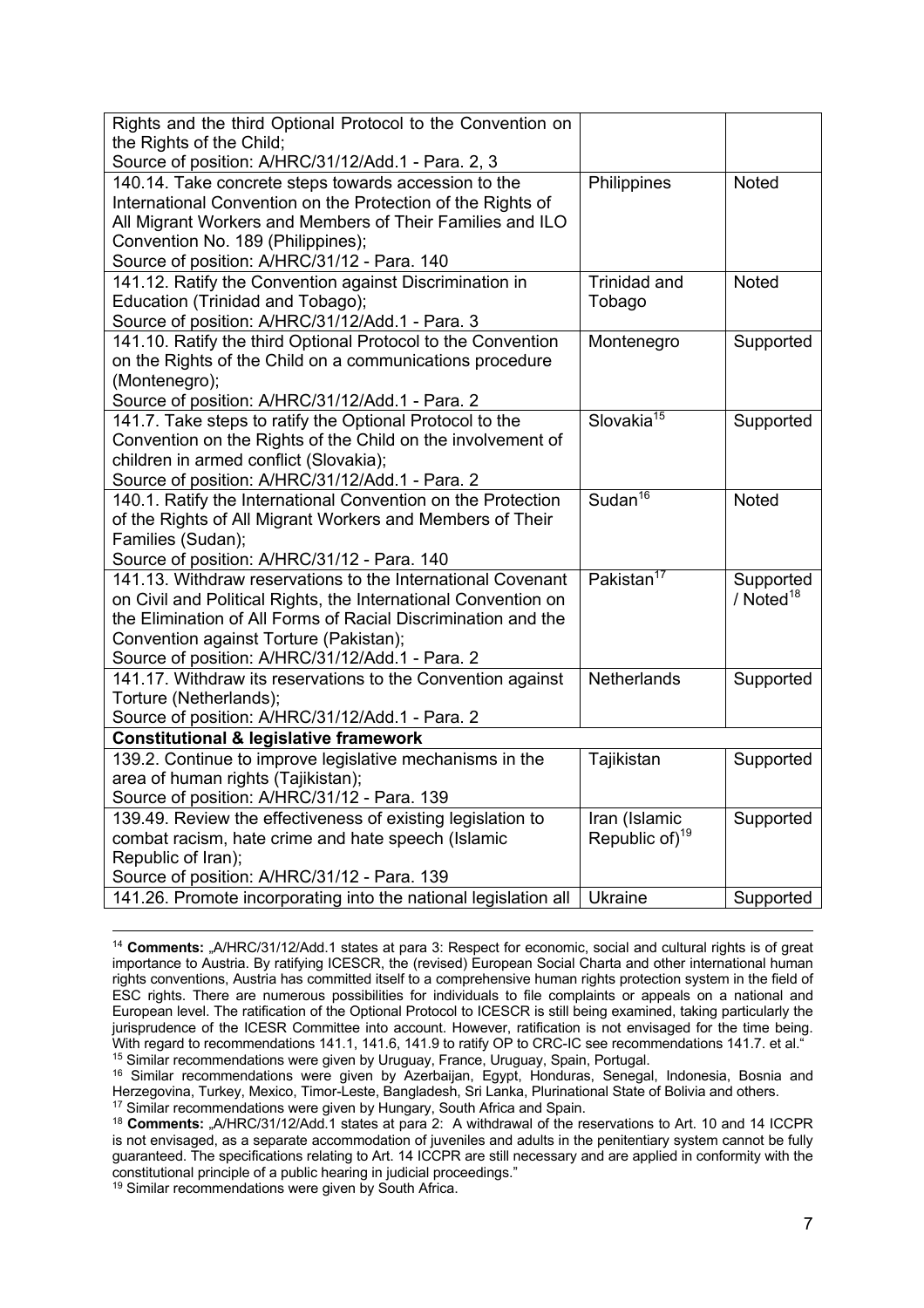| the rights protected under the international conventions and                                      |                         |           |
|---------------------------------------------------------------------------------------------------|-------------------------|-----------|
| covenants, in particular economic, social and cultural rights                                     |                         |           |
| (Ukraine);                                                                                        |                         |           |
| Source of position: A/HRC/31/12/Add.1 - Para. 2                                                   |                         |           |
| 139.4. Continue to harmonize its national legislation on                                          | Nicaragua <sup>20</sup> | Supported |
| children with the international standards contained in the                                        |                         |           |
| Convention on the Rights of the Child and its Protocols, and                                      |                         |           |
| any other relevant instrument to which it is party                                                |                         |           |
| (Nicaragua);                                                                                      |                         |           |
| Source of position: A/HRC/31/12 - Para. 139                                                       |                         |           |
| <b>Institutions &amp; policies</b>                                                                |                         |           |
| 139.7. Continue to strengthen the mandate of the Austrian                                         | Croatia $21$            | Supported |
| Ombudsman Board in order to ensure full compliance with                                           |                         |           |
| the Paris Principles (Croatia);                                                                   |                         |           |
| Source of position: A/HRC/31/12 - Para. 139                                                       |                         |           |
| 139.13. Adopt an overarching national action plan on human                                        | Georgia                 | Supported |
| rights (Georgia);                                                                                 |                         |           |
| Source of position: A/HRC/31/12 - Para. 139                                                       |                         |           |
| Human rights education and training                                                               |                         |           |
| 139.119. Continue to raise awareness to eradicate existing                                        | Turkey                  |           |
| prejudices and stereotypes against people with a migration<br>background and foreigners (Turkey); |                         |           |
| Source of position: A/HRC/31/12 - Para. 139                                                       |                         |           |
| 139.64. Implement public awareness campaigns to promote                                           | <b>United Arab</b>      |           |
| tolerance and respect for cultural diversity and to counter                                       | Emirates                |           |
| prejudice, stereotypes, discrimination, racism and                                                |                         |           |
| Islamophobia (United Arab Emirates);                                                              |                         |           |
| Source of position: A/HRC/31/12 - Para. 139                                                       |                         |           |
| 139.95. Continue with its efforts in raising awareness and                                        | <b>Bhutan</b>           |           |
| knowledge on human trafficking, including through trainings                                       |                         |           |
| and awareness-raising measures for law enforcement                                                |                         |           |
| organs, judges and public prosecutors (Bhutan);                                                   |                         |           |
| Source of position: A/HRC/31/12 - Para. 139                                                       |                         |           |
| Racial discrimination and Non-discrimination                                                      |                         |           |
| 139.62. Continue promoting tolerance towards persons of                                           | The former              | Supported |
| different ethnic origins (the former Yugoslav Republic of                                         | Yugoslav                |           |
| Macedonia);                                                                                       | Republic of             |           |
| Source of position: A/HRC/31/12 - Para. 139                                                       | Macedonia               |           |
| 139.65. Take all appropriate measures to promote tolerance,                                       | Azerbaijan              | Supported |
| intercultural dialogue and respect for diversity in the society                                   |                         |           |
| (Azerbaijan);                                                                                     |                         |           |
| Source of position: A/HRC/31/12 - Para. 139                                                       |                         |           |
| 141.30. Ensure that everyone enjoys the same protection                                           | Switzerland             | Noted     |
| against all forms of discrimination, in all circumstances                                         |                         |           |
| (Switzerland);                                                                                    |                         |           |
| Source of position: A/HRC/31/12/Add.1 - Para. 4                                                   |                         |           |
| 141.33. Increase measures to combat discrimination in all                                         | Rwanda                  | Noted     |
| forms (Rwanda);                                                                                   |                         |           |
| Source of position: A/HRC/31/12/Add.1 - Para. 4                                                   |                         |           |
| 141.35. Scale up its efforts to ensure equal protection                                           | <b>Trinidad and</b>     | Noted     |
| against all forms of discrimination (Trinidad and Tobago);                                        | Tobago                  |           |

<sup>&</sup>lt;sup>20</sup> Similar recommendations were given by Poland.

<sup>&</sup>lt;sup>21</sup> Similar recommendations were given by Egypt, Indonesia, Germany, Hungary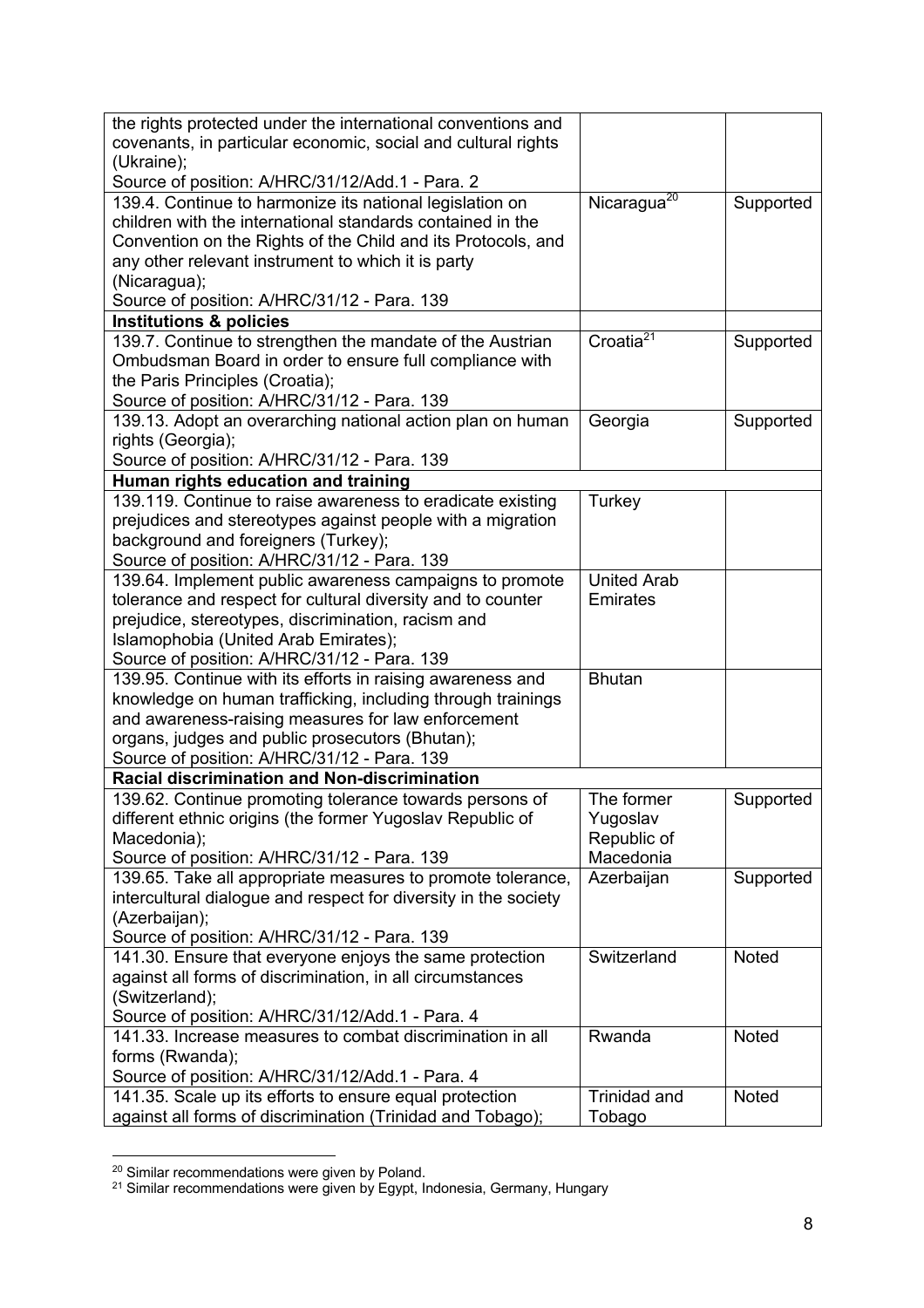| Source of position: A/HRC/31/12/Add.1 - Para. 4                                                                                |                        |              |
|--------------------------------------------------------------------------------------------------------------------------------|------------------------|--------------|
| 141.32. Ensure equal protection from all forms of                                                                              | Bulgaria <sup>22</sup> | Noted        |
| discrimination, including by extending the scope of anti-                                                                      |                        |              |
| discrimination regulations, by including the grounds of                                                                        |                        |              |
| religion and belief, age and gender identity (Bulgaria);                                                                       |                        |              |
| Source of position: A/HRC/31/12/Add.1 - Para. 4                                                                                |                        |              |
| 141.46. End discrimination in law and practice against                                                                         | Iran (Islamic          | <b>Noted</b> |
| religious and ethnic minorities, in particular against Muslims,                                                                | Republic of)           |              |
| and ensure full protection of their rights (Islamic Republic of                                                                |                        |              |
| tran);                                                                                                                         |                        |              |
| Source of position: A/HRC/31/12/Add.1 - Para. 3                                                                                |                        |              |
| 139.5. Address the limitations for children born out of                                                                        | Portugal               | Supported    |
| wedlock in accessing Austrian nationality and ensure non-                                                                      |                        |              |
| discrimination (Portugal);                                                                                                     |                        |              |
| Source of position: A/HRC/31/12 - Para. 139                                                                                    |                        |              |
| 139.42. Put in place measures to combat all forms of racial                                                                    | France                 | Supported    |
| discrimination (France);                                                                                                       |                        |              |
| Source of position: A/HRC/31/12 - Para. 139                                                                                    |                        |              |
| 139.44. Strengthen its current work to combat racism and                                                                       | Cuba                   | Supported    |
| xenophobia, by condemning manifestations of intolerance                                                                        |                        |              |
| and populism in the political sphere and in the media                                                                          |                        |              |
| (Cuba);                                                                                                                        |                        |              |
| Source of position: A/HRC/31/12 - Para. 139                                                                                    |                        |              |
| 139.45. Step up efforts to fight racism, racial discrimination,                                                                | Senegal                | Supported    |
| xenophobia and associated intolerance (Senegal);                                                                               |                        |              |
| Source of position: A/HRC/31/12 - Para. 139                                                                                    |                        |              |
| 139.47. Take the necessary steps to combat racial hatred                                                                       | Thailand               | Supported    |
| and promote tolerance towards persons of different ethnic                                                                      |                        |              |
| origins (Thailand);                                                                                                            |                        |              |
| Source of position: A/HRC/31/12 - Para. 139                                                                                    |                        |              |
| 141.44. Work towards establishing and adopting a national                                                                      | <b>Bahrain</b>         | Noted        |
| strategy aimed at combating all forms of racism and                                                                            |                        |              |
| xenophobia (Bahrain);                                                                                                          |                        |              |
| Source of position: A/HRC/31/12/Add.1 - Para. 3                                                                                |                        |              |
| <b>Conditions of detention</b>                                                                                                 |                        |              |
| 139.99. Introduction of new concrete measures to protect                                                                       | Norway                 | Supported    |
| child victims of trafficking and minors in custody and                                                                         |                        |              |
| detention (Norway);                                                                                                            |                        |              |
| Source of position: A/HRC/31/12 - Para. 139                                                                                    |                        |              |
| <b>Prohibition of trafficking</b>                                                                                              |                        |              |
| 139.96. Continue to improve the national infrastructure to                                                                     | Chile                  | Supported    |
| assist victims of trafficking and develop a national system for<br>the recognition and support of child victims of trafficking |                        |              |
|                                                                                                                                |                        |              |
| (Chile);                                                                                                                       |                        |              |
| Source of position: A/HRC/31/12 - Para. 139<br>139.94. Continue to ensure that its anti-human-trafficking                      | Philippines            |              |
|                                                                                                                                |                        | Supported    |
| programmes remain victim-oriented and provide effective                                                                        |                        |              |
| access to legal and psychological support to child victims of<br>trafficking (Philippines);                                    |                        |              |
| Source of position: A/HRC/31/12 - Para. 139                                                                                    |                        |              |
| 139.98. Further promote protection of victims of human                                                                         | Greece                 |              |
|                                                                                                                                |                        | Supported    |

 $22$  Similar recommendations were given by Uruguay, Czech Republic, Namibia, Germany, Ecuador, Finland, Belgium, Rwanda, Canada.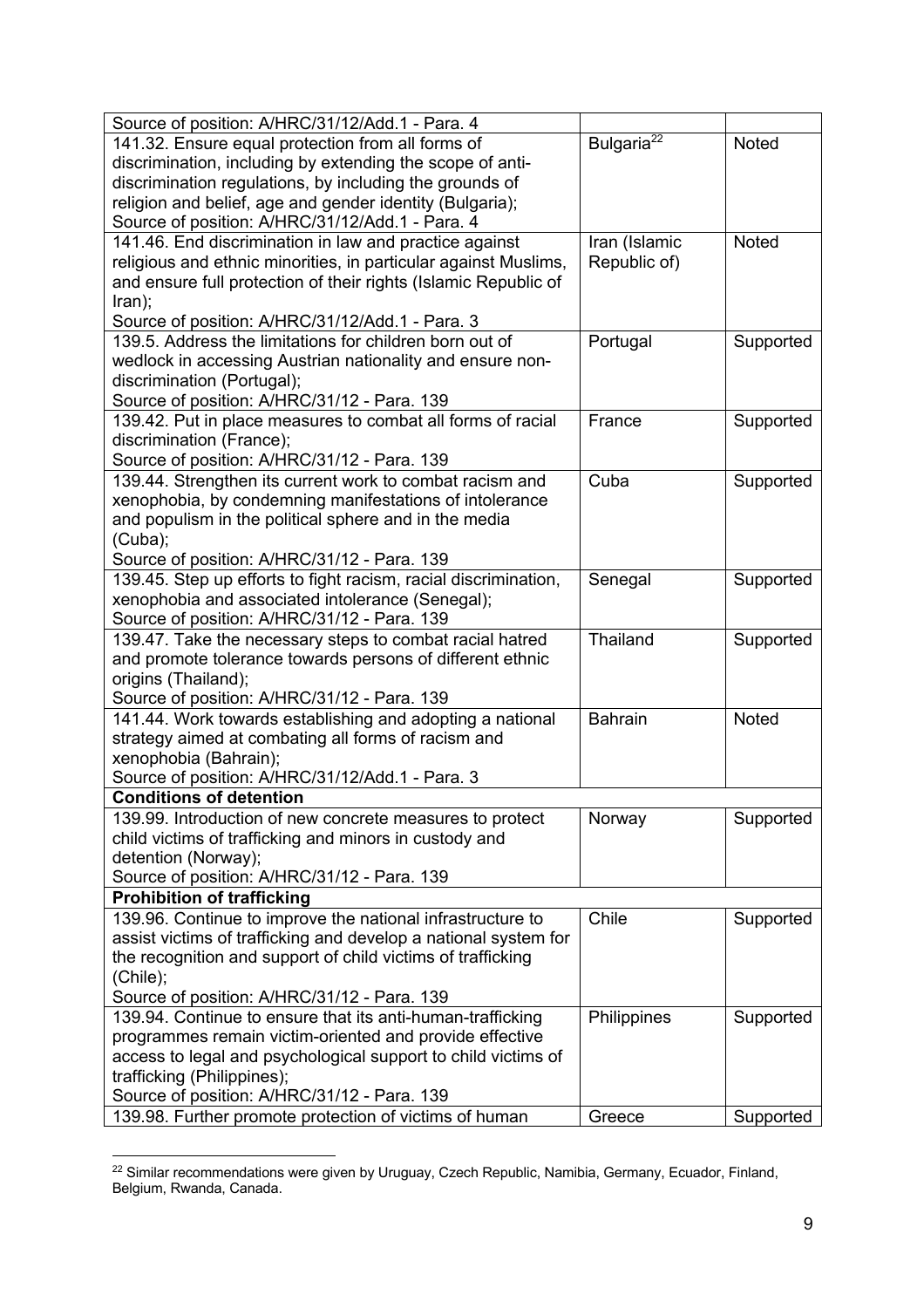| trafficking, including measures of more effective                |                       |           |
|------------------------------------------------------------------|-----------------------|-----------|
| investigations and prosecution of perpetrators (Greece);         |                       |           |
| Source of position: A/HRC/31/12 - Para. 139                      |                       |           |
| 139.97. Investigate incidents of human trafficking and offer     | Sierra Leone          | Supported |
| full assistance to child trafficking victims (Sierra Leone);     |                       |           |
| Source of position: A/HRC/31/12 - Para. 139                      |                       |           |
| <b>Administration of justice &amp; fair trial</b>                |                       |           |
| 139.105. Comprehensively investigate incidents and               | Sierra Leone          | Supported |
| allegations of hate crimes and xenophobic attacks and bring      |                       |           |
| their perpetrators to justice (Sierra Leone);                    |                       |           |
| Source of position: A/HRC/31/12 - Para. 139                      |                       |           |
| 139.104. Ensure that police investigations are carried out in    | Iceland               | Supported |
| an impartial and non-discriminatory manner and not based         |                       |           |
| on ethnic profiling (Iceland);                                   |                       |           |
| Source of position: A/HRC/31/12 - Para. 139                      |                       |           |
| 139.106. Investigate all allegations of racial profiling, of the | Uzbekistan            | Supported |
| practice of unlawful detention and of searches of persons        |                       |           |
| belonging to ethnic and religious minorities, and penalise       |                       |           |
| strictly law enforcement officers who were engaged in such       |                       |           |
|                                                                  |                       |           |
| actions (Uzbekistan);                                            |                       |           |
| Source of position: A/HRC/31/12 - Para. 139                      | Azerbaijan            |           |
| 139.103. Investigate all cases of ill-treatment, human rights    |                       | Supported |
| violations committed by law enforcement agencies and             |                       |           |
| prosecute those responsible (Azerbaijan);                        |                       |           |
| Source of position: A/HRC/31/12 - Para. 139                      |                       |           |
| 139.101. Ensure transparent and effective investigation and      | United States of      | Supported |
| prosecution where appropriate of alleged human rights            | America               |           |
| violations by law enforcement officials, particularly in         |                       |           |
| reference to the treatment of members of minority groups         |                       |           |
| (United States of America);                                      |                       |           |
| Source of position: A/HRC/31/12 - Para. 139                      |                       |           |
| Right to an effective remedy, impunity                           |                       |           |
| 141.50. Ensure independent and effective investigation and       | <b>Czech Republic</b> | Supported |
| prosecution of all cases of alleged human rights violations by   |                       |           |
| law enforcement officials (Czech Republic);                      |                       |           |
| Source of position: A/HRC/31/12/Add.1 - Para. 2                  |                       |           |
| 141.48. Improve the investigation of alleged human rights        | Iran (Islamic         | Noted     |
| violations by law enforcement officials, including by            | Republic of)          |           |
| establishing an independent mechanism to investigate such        |                       |           |
| allegations with the power to order disciplinary proceedings     |                       |           |
| and refer cases directly to the judicial authorities (Islamic    |                       |           |
| Republic of Iran);                                               |                       |           |
| Source of position: A/HRC/31/12/Add.1 - Para. 3                  |                       |           |
| 141.49. Prosecute perpetrators of hate crimes and                | Pakistan              | Supported |
| xenophobic acts and prevent misuse of information and            |                       |           |
| communications technologies for this purpose (Pakistan);         |                       |           |
| Source of position: A/HRC/31/12/Add.1 - Para. 2                  |                       |           |
| Right to an adequate standard of living                          |                       |           |
| 139.129. Put forward further efforts to guarantee the rights     | Republic of           | Supported |
| of asylum seekers, migrants and refugees with a view to          | Korea                 |           |
| delivering an adequate standard of living and access to          |                       |           |
| affordable public services (Republic of Korea);                  |                       |           |
| Source of position: A/HRC/31/12 - Para. 139                      |                       |           |
| 139.127. Ensure adequate living conditions for migrants,         | Ecuador               | Supported |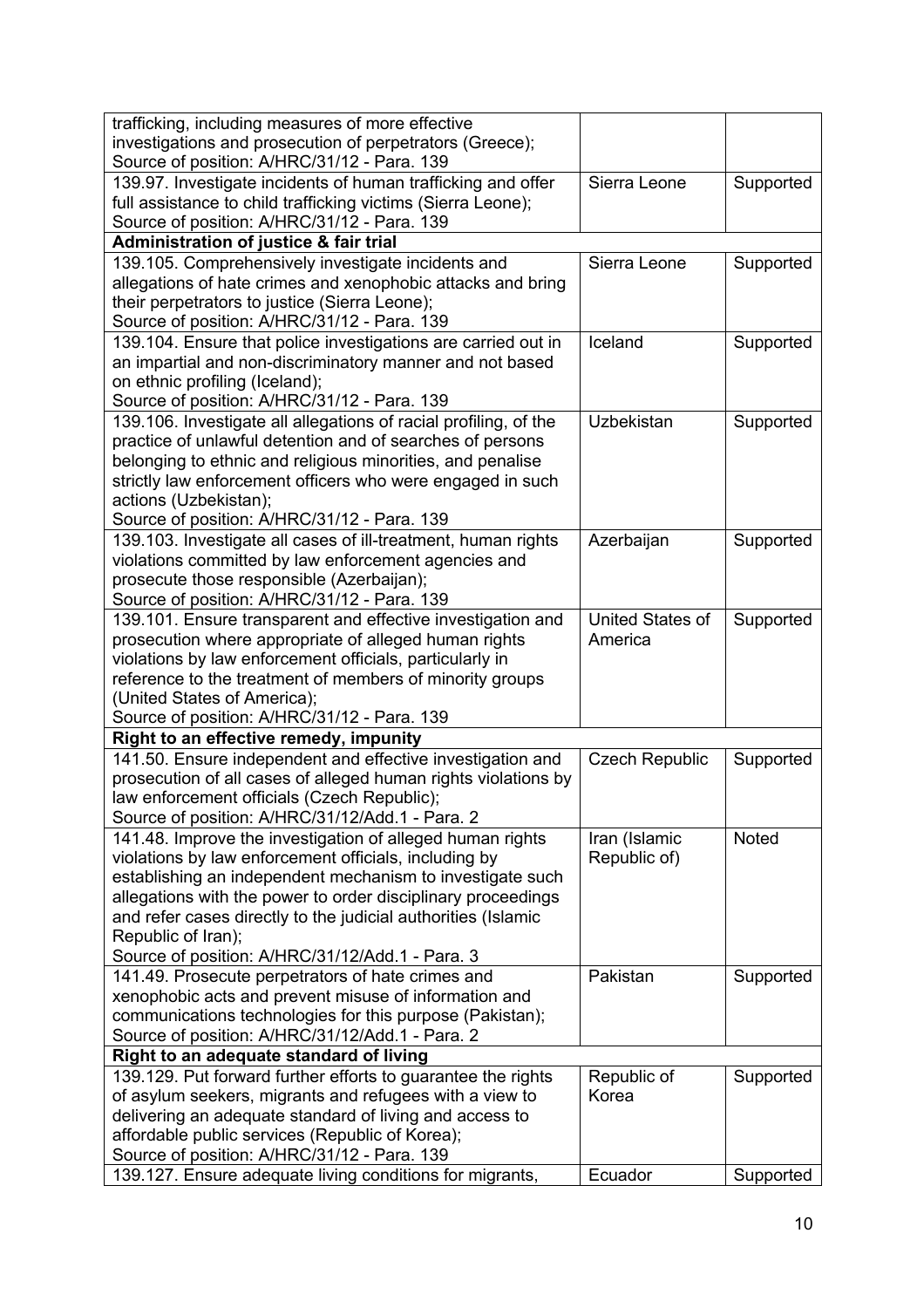| refuges and asylum seekers for the effective promotion and                      |               |           |  |
|---------------------------------------------------------------------------------|---------------|-----------|--|
| protection of their rights (Ecuador);                                           |               |           |  |
| Source of position: A/HRC/31/12 - Para. 139                                     |               |           |  |
| <b>Right to work</b>                                                            |               |           |  |
| 139.111. Continue to enhance senior citizens' workforce                         | Australia     | Supported |  |
| participation, as advocated under the Federal Plan for                          |               |           |  |
| Senior Citizens, adopted in 2012 (Australia);                                   |               |           |  |
| Source of position: A/HRC/31/12 - Para. 139                                     |               |           |  |
| 141.69. Take further steps to promote integration of asylum                     | State of      |           |  |
| seekers, migrants and refugees and their participation in                       | Palestine     | Supported |  |
| political, cultural and economic life, including by increasing                  |               |           |  |
| their access to affordable health-care services and to the                      |               |           |  |
|                                                                                 |               |           |  |
| employment market (State of Palestine);                                         |               |           |  |
| Source of position: A/HRC/31/12/Add.1 - Para. 2                                 |               |           |  |
| 140.22. Consider issuing, upon request, provisional work                        | <b>Brazil</b> | Noted     |  |
| permits in favor of asylum seekers (Brazil);                                    |               |           |  |
| Source of position: A/HRC/31/12 - Para. 140                                     |               |           |  |
| <b>Right to education</b>                                                       |               |           |  |
| 141.28. Adopt specific measures at the legislative and policy                   | Honduras      | Supported |  |
| levels to ensure the full inclusion of children from minorities,                |               |           |  |
| asylum seekers and migrant backgrounds, and boys and                            |               |           |  |
| girls with disabilities, in its educational system (Honduras);                  |               |           |  |
| Source of position: A/HRC/31/12/Add.1 - Para. 2                                 |               |           |  |
| 139.121. Take all necessary steps to ensure that children                       | Turkey        | Supported |  |
| with a migration background have unhindered and equal                           |               |           |  |
| access to education (Turkey);                                                   |               |           |  |
| Source of position: A/HRC/31/12 - Para. 139                                     |               |           |  |
|                                                                                 |               |           |  |
| <b>Discrimination against women</b>                                             |               |           |  |
| 141.25. Make progress in harmonizing its legislation on the                     | Honduras      | Noted     |  |
| rights of women, non-discrimination and gender equality                         |               |           |  |
|                                                                                 |               |           |  |
| (Honduras);                                                                     |               |           |  |
| Source of position: A/HRC/31/12/Add.1 - Para. 4<br><b>Gender-based violence</b> |               |           |  |
|                                                                                 |               |           |  |
| 139.85. Undertake effective actions to continue the fight                       | Angola        | Supported |  |
| against violence regarding women and children in the family                     |               |           |  |
| setting (Angola);                                                               |               |           |  |
| Source of position: A/HRC/31/12 - Para. 139                                     |               |           |  |
| 139.89. Take effective measures to prevent violence against                     | Russian       | Supported |  |
| women, including domestic violence (Russian Federation);                        | Federation    |           |  |
| Source of position: A/HRC/31/12 - Para. 139                                     |               |           |  |
| 139.91. Combat violence against women and trafficking of                        | Djibouti      | Supported |  |
| child victims of prostitution (Djibouti);                                       |               |           |  |
| Source of position: A/HRC/31/12 - Para. 139                                     |               |           |  |
| 139.87. Continue combating violence against women and                           | Cuba          | Supported |  |
| domestic violence, taking into account the vulnerability of                     |               |           |  |
| migrant women and adopting new legislative measures in                          |               |           |  |
| support of this group (Cuba);                                                   |               |           |  |
| Source of position: A/HRC/31/12 - Para. 139                                     |               |           |  |
| 139.86. Continue to promote measures to eradicate violence                      | Chile         | Supported |  |
| against women, including domestic violence, and expand                          |               |           |  |
| support services and psychological support for victims,                         |               |           |  |
| taking especially into account the vulnerability of migrant                     |               |           |  |
| women (Chile);<br>Source of position: A/HRC/31/12 - Para. 139                   |               |           |  |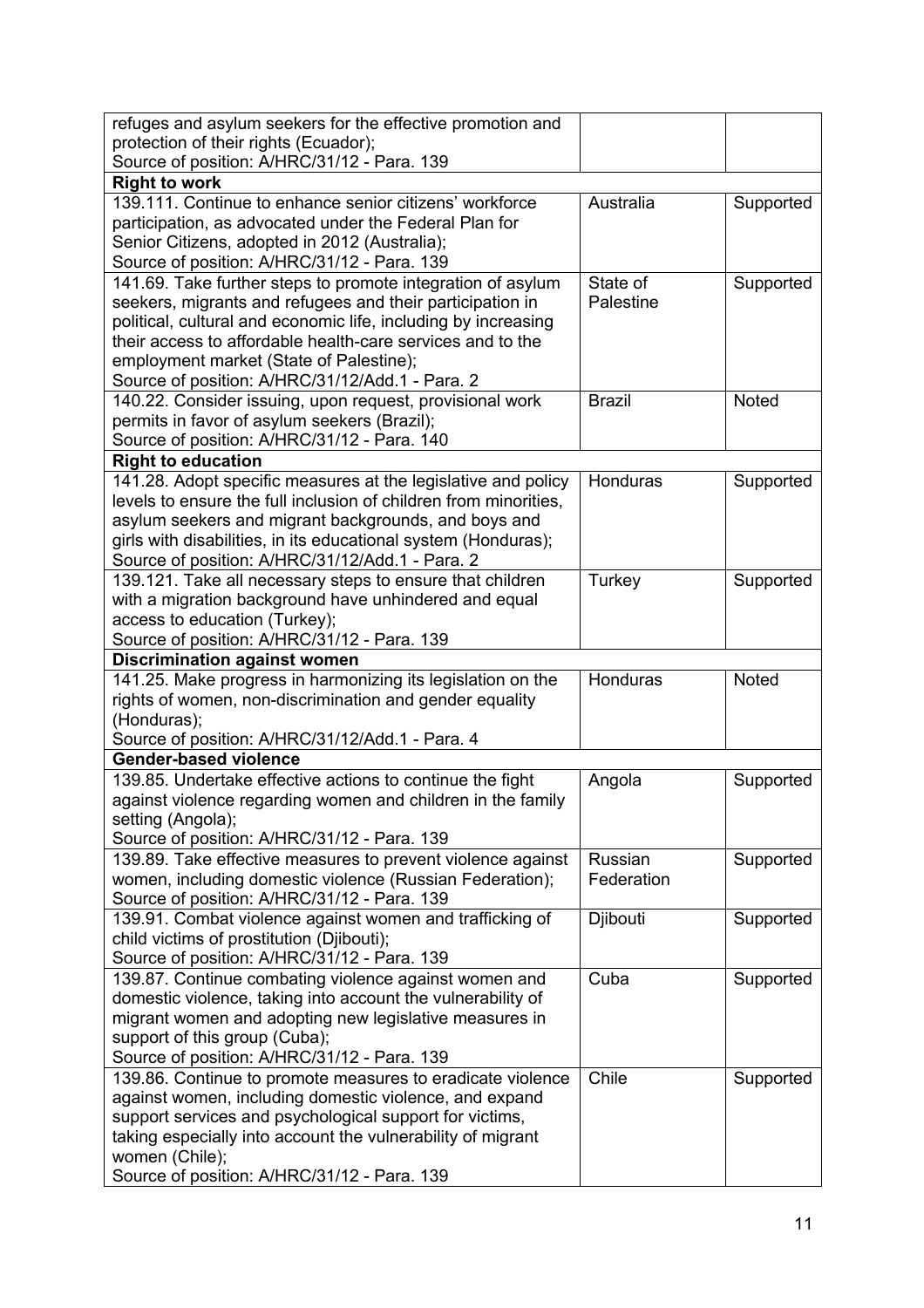| <b>Children</b>                                                  |                 |           |
|------------------------------------------------------------------|-----------------|-----------|
| 139.88. Develop a comprehensive national strategy to             | Poland          | Supported |
| prevent and address all forms of violence against children       |                 |           |
| with a view to strengthen measures to encourage child            |                 |           |
| victims to report instances of violence, abuse and neglect       |                 |           |
| (Poland);                                                        |                 |           |
| Source of position: A/HRC/31/12 - Para. 139                      |                 |           |
| 139.6. Ensure the protection of the rights of children,          | <b>Botswana</b> | Supported |
| including juveniles who are incarcerated in overcrowded          |                 |           |
| prisons (Botswana);                                              |                 |           |
| Source of position: A/HRC/31/12 - Para. 139                      |                 |           |
| <b>Members of minorities</b>                                     |                 |           |
| 141.62. Provide increased support for minorities (Japan);        | Japan           | Noted     |
| Source of position: A/HRC/31/12/Add.1 - Para. 3                  |                 |           |
| 139.118. Consider extending additional support to linguistic     | Serbia          | Supported |
| and ethnic groups other than those officially recognised as      |                 |           |
| ethnic minorities, with the aim to further promote diverse       |                 |           |
| cultural identities and practice of multiculturalism (Serbia);   |                 |           |
| Source of position: A/HRC/31/12 - Para. 139                      |                 |           |
| 141.58. Ensure the freedom of religious minorities, in           | Libya           | Supported |
| particular Muslims, in exercising their religious practices, and |                 |           |
| respect their right to choose the language of their own, used    |                 |           |
| in their religious scripts, and also respect their right to      |                 |           |
| financial supports and services provided by their brothers of    |                 |           |
| faith from other countries (Libya);                              |                 |           |
| Source of position: A/HRC/31/12/Add.1 - Para. 2                  |                 |           |
| 141.64. Invest further efforts in political empowerment of       | Serbia          | Noted     |
| representatives of minority communities with a view to           |                 |           |
| encourage their meaningful participation in political            |                 |           |
| processes at the local, regional and national levels, and thus   |                 |           |
| provide for their better integration in the society (Serbia);    |                 |           |
| Source of position: A/HRC/31/12/Add.1 - Para. 3                  |                 |           |
| Refugees, asylum-seekers and migrants                            |                 |           |
| 139.122. Continue ensuring an environment conducive to           | Sweden          | Supported |
| the full respect and protection of the rights of refugees and    |                 |           |
| asylum seekers within Austrian society at large (Sweden);        |                 |           |
| Source of position: A/HRC/31/12 - Para. 139                      |                 |           |
| 139.123. Continue working to provide asylum and refugee          | <b>Bolivia</b>  | Supported |
| status to all of those persons who need it (Plurinational State  | (Plurinational  |           |
| of Bolivia);                                                     | State of)       |           |
| Source of position: A/HRC/31/12 - Para. 139                      |                 |           |
| 141.66. Create specific protection institutions that provide a   | Costa Rica      | Noted     |
| voice and protection for the integration and development of      |                 |           |
| refugees and asylum seekers (Costa Rica);                        |                 |           |
| Source of position: A/HRC/31/12/Add.1 - Para. 3                  |                 |           |
| 140.23. Reconsider the concession of refugee centers to          | Mexico          | Noted     |
| private businesses taking into account the impact such a         |                 |           |
| policy has on the right to access to justice, as well as the     |                 |           |
| practical consequences of the financial incentives that this     |                 |           |
| creates (Mexico).                                                |                 |           |
| Source of position: A/HRC/31/12 - Para. 140                      |                 |           |
| 139.125. Improve the situation of asylum seekers and             | Albania         | Supported |
| guarantee their rights to an adequate standard of living and     |                 |           |
| remedy their housing conditions (Albania);                       |                 |           |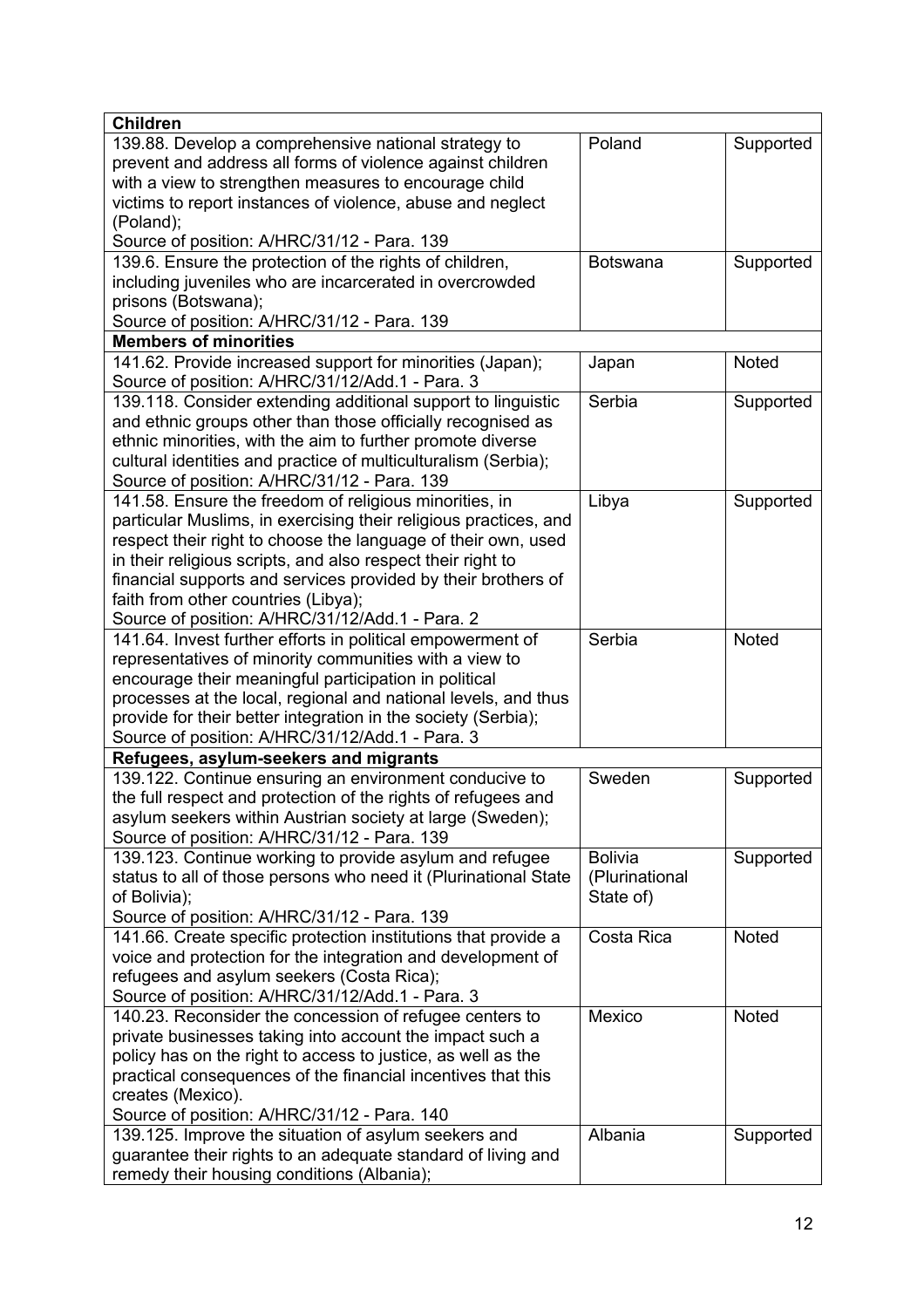| Source of position: A/HRC/31/12 - Para. 139                   |                         |              |
|---------------------------------------------------------------|-------------------------|--------------|
| 139.126. Make every effort to guarantee the right to seek     | <b>Holy See</b>         | Supported    |
| asylum and to provide adequate housing for refugees (Holy     |                         |              |
| See);                                                         |                         |              |
| Source of position: A/HRC/31/12 - Para. 139                   |                         |              |
| 139.124. Ensure that camps and centers for migrants and       | <b>United States of</b> | Supported    |
| refugees have sufficient shelter and health facilities to     | America                 |              |
| handle current increased numbers (United States of            |                         |              |
| America);                                                     |                         |              |
| Source of position: A/HRC/31/12 - Para. 139                   |                         |              |
| 139.128. Provide proper assistance for the increasing         | <b>Brazil</b>           | Supported    |
| number of unaccompanied minor refugees during their initial   |                         |              |
| reception in Austria (Brazil);                                |                         |              |
| Source of position: A/HRC/31/12 - Para. 139                   |                         |              |
| 139.81. Adapt the integration measures by taking into         | <b>Belarus</b>          | Supported    |
| account the current migration situation in order to prevent   |                         |              |
| cases of intolerance on the grounds of religion and of ethnic |                         |              |
| belonging (Belarus);                                          |                         |              |
| Source of position: A/HRC/31/12 - Para. 139                   |                         |              |
| 140.20. Abolish the quota requirement for family              | Turkey                  | Noted        |
| reunification (Turkey);                                       |                         |              |
| Source of position: A/HRC/31/12 - Para. 140                   |                         |              |
| 140.21. Abolish the quota system requirement in relation to   | Egypt                   | <b>Noted</b> |
| family reunification (Egypt);                                 |                         |              |
| Source of position: A/HRC/31/12 - Para. 140                   |                         |              |
| 141.67. Strengthen programmes providing equal access to       | Philippines             | <b>Noted</b> |
| health, education and social services for migrants and        |                         |              |
| asylum seekers and their children (Philippines);              |                         |              |
| Source of position: A/HRC/31/12/Add.1 - Para. 3               |                         |              |
| 141.68. Protect rights of migrants, asylum seekers and        | Pakistan                | Supported    |
| refugees in accordance with international human rights        |                         |              |
| standards with a view to combat discrimination against them   |                         |              |
| (Pakistan);                                                   |                         |              |
| Source of position: A/HRC/31/12/Add.1 - Para. 2               |                         |              |

# **II. Treaty Bodies**

**Committee on the Elimination of Discrimination against Women** Concluding observations (2019) CEDAW/C/AUT/CO/9

# **Access to justice**

12. The Committee is concerned that the anti-discrimination legislation, currently scattered across numerous federal and provincial laws, and the complex distribution of institutions at the federal and provincial levels, may negatively affect the ability of victims to claim their rights and obtain a remedy, providing varying degrees of protection for different grounds of discrimination, which may result in confusion and legal uncertainty. It is also concerned that the current anti-discrimination legal framework fails to afford equal protection against all forms of discrimination.

**13. The Committee, taking into account the legal responsibility and leadership role of the federal Government in the implementation of the Convention, recommends that effective coordination of the structures at all levels be strengthened to ensure the**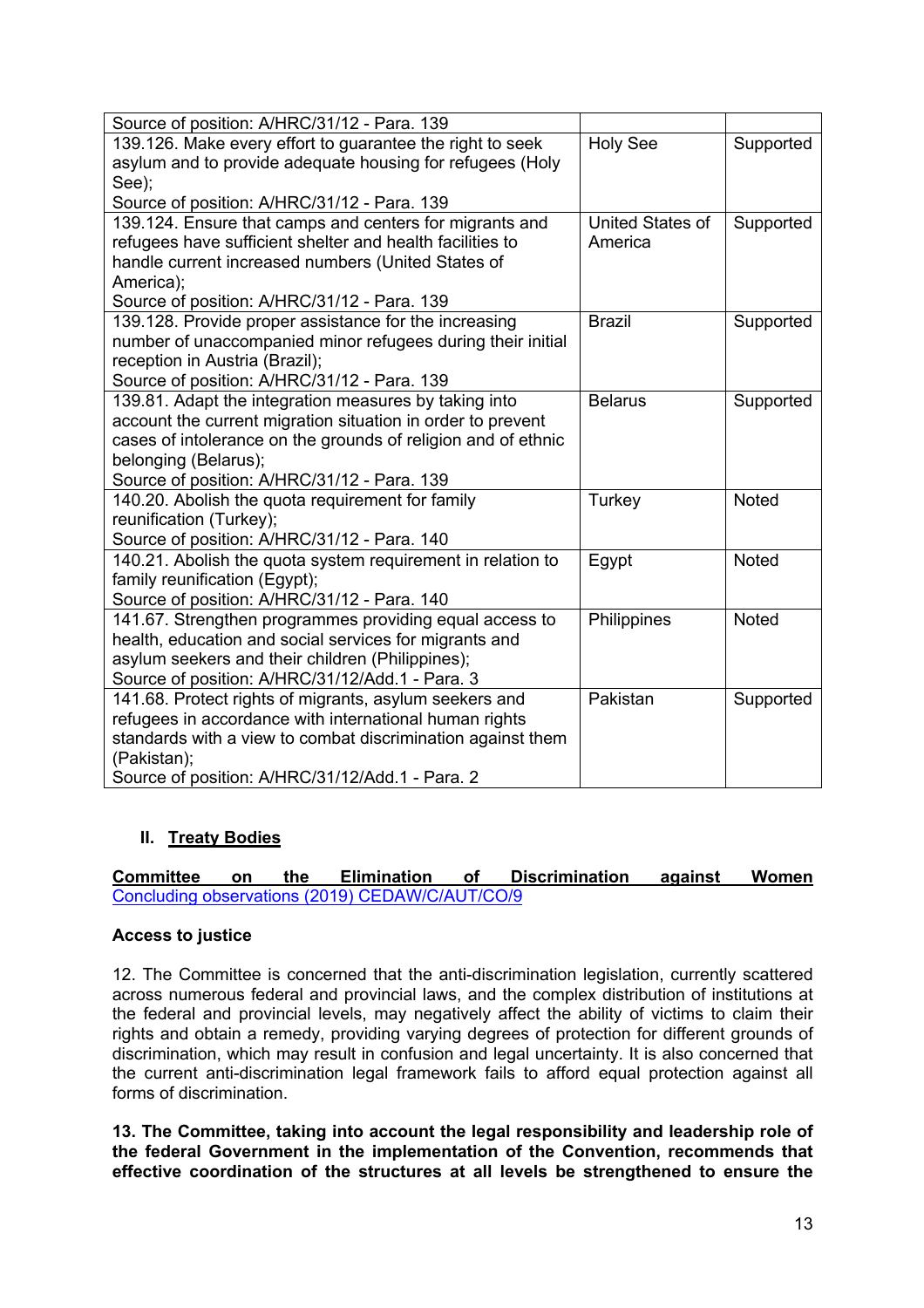**uniformity of results in the implementation of the Convention throughout the State party. The Committee also recommends that the State party ensure that all elements of the Convention are incorporated into the federal legislation.**

### **Gender-based violence against women**

**23. Recalling the relevant provisions of the Convention and the Committee's general recommendation No. 35 (2017) on gender-based violence against women, updating general recommendation No. 19, the Committee recommends that the State party: (a) Expedite the adoption of comprehensive measures to prevent, combat and punish all forms of gender-based violence against women, and ensure that adequate human, technical and financial resources are allocated for their systematic and effective implementation, monitoring and assessment; (b) Monitor and assess the responsiveness of the police and the judiciary in cases of sexual crimes and introduce mandatory capacity-building for judges, prosecutors, police officers and other law enforcement officers on the strict application of criminal law provisions on gender-based violence against women and on gender-sensitive investigation procedures; (c) Strengthen the investigation and prosecute all cases of hate crimes and attacks against refugee and asylum-seeking women and girls; (d) Reinforce the protection and assistance provided to women who are victims of gender-based violence, including by strengthening the capacity of shelters and ensuring that they meet the needs of victims and cover the entire territory of the State party and strengthen financial support to and cooperation with non-governmental organizations providing shelter and rehabilitation to victims; (e) Collect statistical data on domestic and sexual violence disaggregated by sex, age, disability, nationality and relationship between the victim and the perpetrator.**

### **Trafficking and exploitation of prostitution**

24.The Committee welcomes the efforts of the State party to enhance the early identification and referral to appropriate services of victims of trafficking. It further notes the increased number of investigations and prosecutions of traffickers, resulting in 63 arrests for trafficking and 75 arrests for cross-border prostitution in 2017. However, the Committee notes with concern that: (a)The State party remains a destination and transit country for trafficking in women and girls for purposes of sexual exploitation (95 per cent) and forced labour; (b)The lenient sentences imposed on traffickers by the courts of the State party, despite the fact that article 104 (a) of the Criminal Code provides for penalties of up to 10 years' imprisonment; (c)Efforts to identify women as victims of trafficking in persons are undermined by the restrictive asylum policies in place, which often involve speedy deportation; (d)Temporary residency permits for victims of trafficking are issued only for a one-year period that is renewable, in accordance with article 57 of the Asylum Law of 2005; (e)Women coming from States members of the European Union who are trafficked into the State party might have difficulties in fulfilling the required criteria for receiving a registration certificate under the Settlement and Residence Act, especially in cases of unemployment, lack of health insurance and lack of sufficient means of subsistence; (f)The structural violence and exclusion faced by foreign women in prostitution, in particular those in an irregular situation, and the lack of measures taken by the State party to provide exit programmes and alternative income-generating opportunities to women who wish to leave prostitution.

**25. The Committee recommends that the State party: (a) Intensify international, regional and bilateral cooperation with countries of origin, transit and destination, in particular with countries in the region, including by exchanging information and harmonizing legal procedures for prosecuting traffickers; (b) Strictly enforce article 104 (a) of the Criminal Code by investigating, prosecuting and imposing adequate sentences on perpetrators of trafficking in persons, especially women and girls; (c)**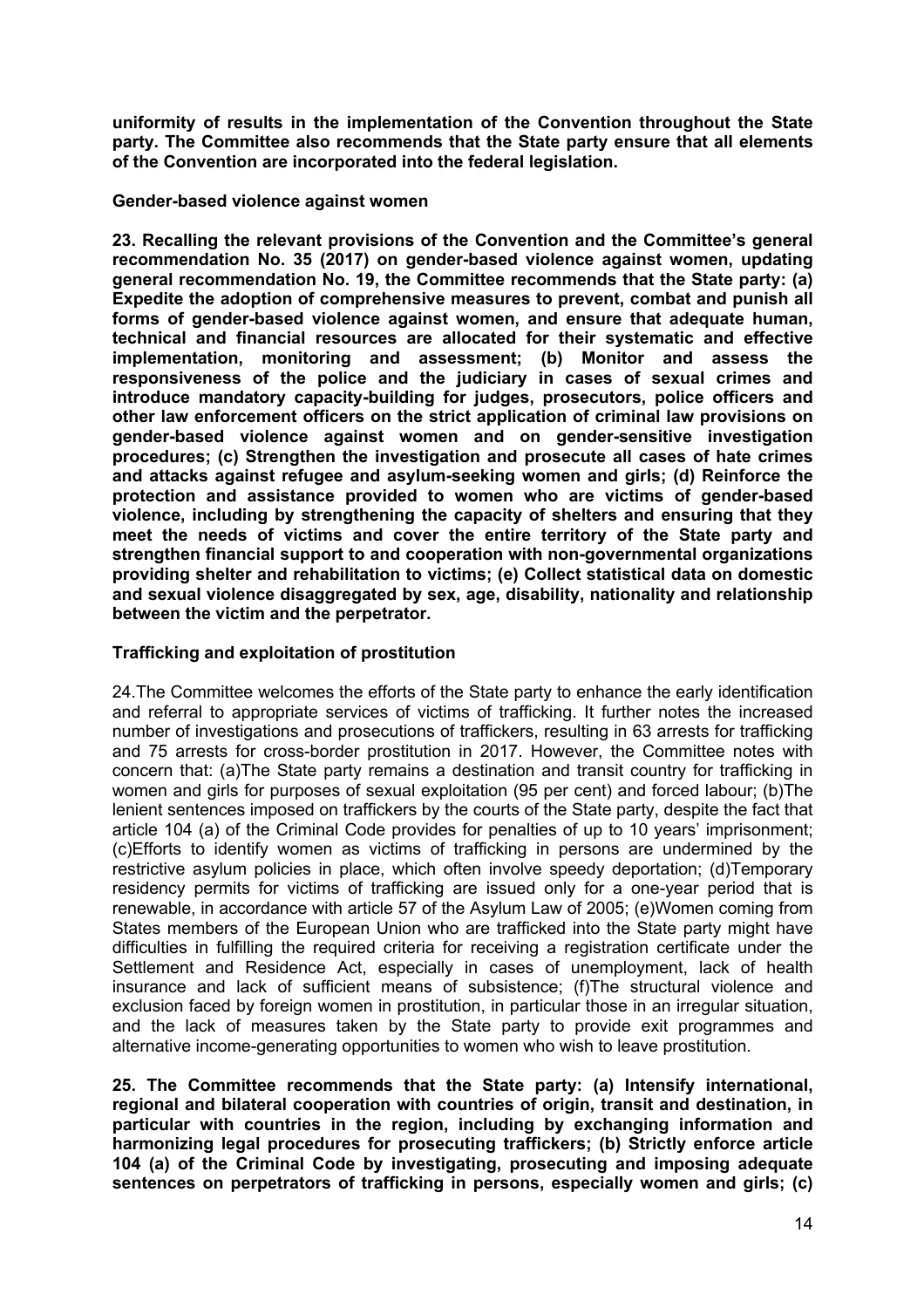**Create a uniform national system for identifying and following up on women who are victims of trafficking, ensuring the continuity of rights and entitlements when there is a change in the residence or legal status of the victim, conducting awareness-raising campaigns about trafficking in persons and discontinuing the return of victims of trafficking under the Dublin III Regulation; (d) Ensure that women coming from States members of the European Union who are trafficked into the State party are sufficiently protected under the Settlement and Residence Act; (e) Revise immigration policies to ensure that laws and policies on the deportation of foreign women are not applied in a discriminatory manner, do not deter migrants, refugees and asylum seekers from reporting crimes of trafficking and do not undermine efforts to prevent trafficking in persons, identify or protect victims or prosecute perpetrators; (f) Continue strengthening capacity-building for the police, the judiciary, lawyers, law enforcement officers, border control officers, social workers and health-care workers on the early identification and referral to appropriate services of victims of trafficking and on gender-sensitive investigation methods; (g) Regularly review the situation of foreign women who are engaged in prostitution, in order to protect them, and strengthen the assistance provided to women and girls who wish to leave prostitution, including by providing exit programmes and alternative income-generating opportunities.**

## **Nationality**

28.The Committee notes that non-citizens applying for Austrian citizenship must have proof of a "sufficiently secured livelihood" far above the indicative national rates of guaranteed minimum income, among other requirements. It is concerned that the threshold requirement has a structurally discriminatory effect on women, given that only their own income and legal claims to maintenance, child allowance and insurance benefits can be taken into consideration for that purpose, thereby not taking into consideration unpaid work performed by them, such as childcare, housework or taking care of older family members. Furthermore, the Committee is concerned that, under the special provision for bestowal of nationality to children born stateless in Austria (article 14 of the Austrian Nationality Law), stateless children can apply for citizenship only after reaching 18 years of age and not later than two years after having reached the age of majority.

**29. The Committee recommends that the State party: (a) Ensure that unpaid work is taken into account for the determination of a "sufficiently secured livelihood" in the context of citizenship applications by foreign women; (b) Remove barriers to the acquisition of Austrian nationality by children born out of wedlock, including the restrictive age requirement, and accord Austrian citizenship to otherwise stateless children born in the State party, unless a child can acquire citizenship of one of his or her parents immediately after birth through a non-discretionary procedure such as consular registration, declaration, the right of option or other similar procedures.**

### **Education**

30.The Committee welcomes the State party's continuous efforts to eliminate discrimination against women in the education sector and the progress achieved to date, including through the implementation of multiple initiatives, such as the FEMtech project, which is aimed at supporting women in industrial research. However, the Committee notes with concern the concentration of women and girls in traditionally female-dominated fields of study and their underrepresentation in the areas of science, technology, engineering and mathematics. Furthermore, the Committee is concerned about the following: (a)The decision taken by the State party to ban "ideologically or religiously influenced clothing" in schools and that it may have a discriminatory impact on migrant girls; (b)The low level participation of women and girls in atypical apprenticeships, which reduces their prospects in the labour market; (c)The need to revise educational materials to ensure that all textbooks use gender-sensitive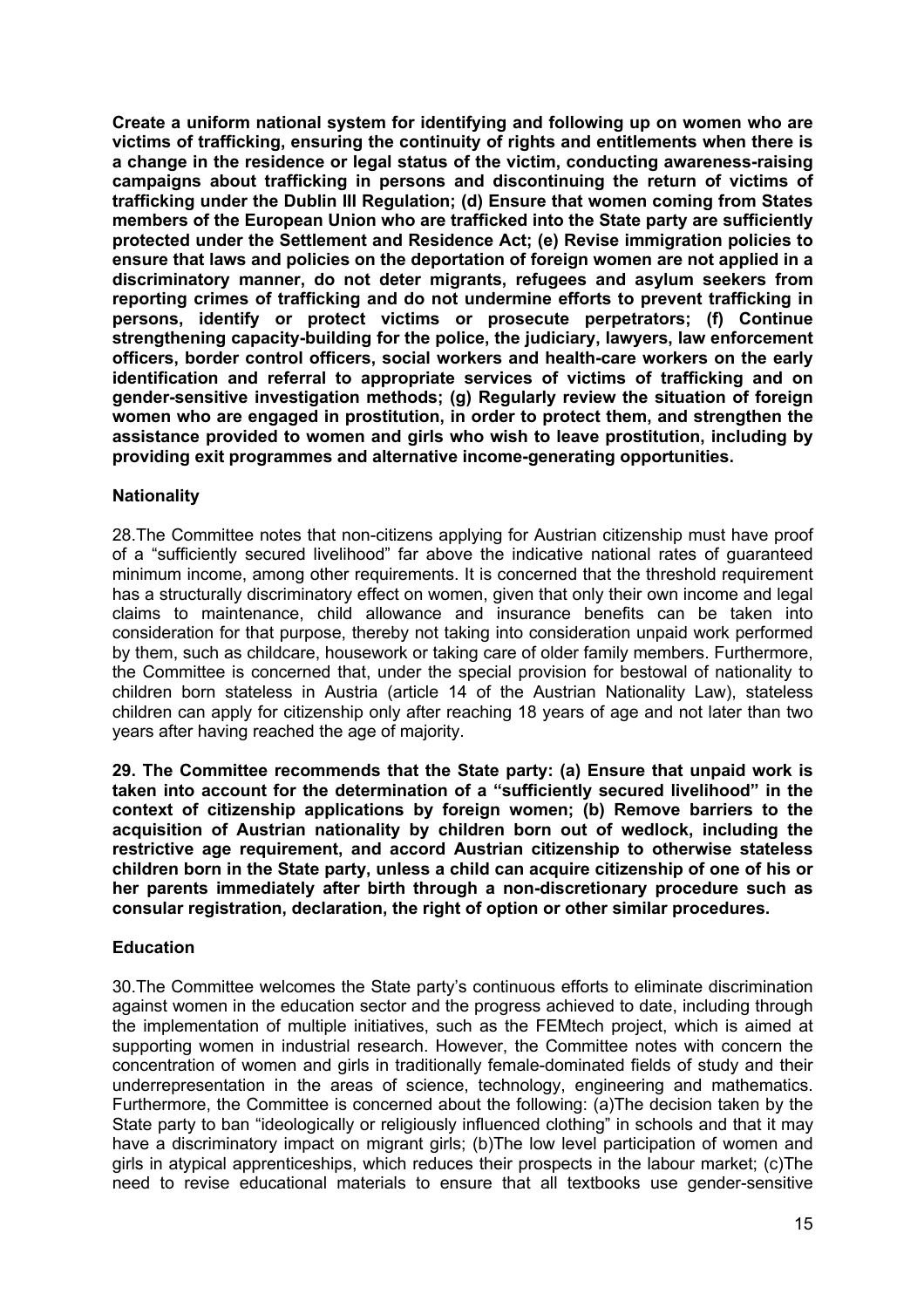language and images; (d)The disproportionately high dropout rate at the upper secondary level of education among girls with a migration background and girls whose parents have lower levels of education; (e)The lack of progress made to support inclusive education for persons with disabilities and that the programme entitled "Together for our Austria, 2017– 2022" may strengthen the special school system currently in place in the State party for women and girls with disabilities rather than ensuring inclusive education at all levels; (f)The limited access for refugee and asylum-seeking women and girls to integration and language courses beyond obligatory schooling, which are currently accessible only to refugees with the prospects of staying in the State party.

**31. The Committee recommends that the State party address discriminatory stereotypes and structural barriers that may deter girls from enrolling in traditionally male-dominated fields of study and career paths, such as science, technology, engineering, mathematics and information technology. It also urges the State party: (a) To mandate the conduct of a comprehensive study to determine the impact of the Education in School Law, which entered into force in June 2019, banning the wearing of "ideologically or religiously influenced clothing" for girls under 10 years of age in primary schools, on the right to education of girls and their inclusion in all facets of Austrian society as full members of the community and indicate remedies, if needed; (b) Take coordinated measures to encourage further diversification of the educational and vocational choices of boys and girls and the increased participation of girls in apprenticeships, crafts, science and technology; (c) Ensure that gender-sensitive teaching materials are used at all levels of education; (d) Adopt a strategy to reduce the school dropout rate at the upper secondary level of education among girls with a migration background and girls whose parents have lower levels of education and ensure that women and girls who have dropped out are reintegrated into the education system; (e) Clearly define inclusion and its specific objectives at each educational level, in order to ensure that girls with disabilities have access to inclusive learning opportunities in the mainstream education system; (f) Ensure that all asylum-seeking and refugee girls have access to language courses and integration programmes, irrespective of their prospects of staying in the State party.**

### **Employment**

32.The Committee notes that in 1953, the State party ratified the Equal Remuneration Convention, 1951 (No. 100) of the International Labour Organization. In 2011, the State party introduced the requirement that companies with more than 150 employees must produce income reports every two years. However, the Committee notes with concern that: (a)The gender pay gap in the State party (19.9 per cent in 2017) is one of the highest in the European Union, and it adversely affects women throughout their working life and in terms of their pension benefits, as evidenced by the fact that the average pension level for women is about 40 per cent lower than that for men; (b)Despite the relatively high employment rate among women between 15 and 64 years of age (68.69 per cent), 47.5 per cent of employed women are currently holding part-time positions, predominantly owing to family responsibilities. Because of what is considered to be the roles of women and men, women continue to be the main caretakers of children and adults in need of care; (c)The current retirement age for women is 60 years of age, whereas it is 65 for men; (d)Only a very low number of men avail themselves of parental leave in the State party and only for short periods; (e)There is limited integration into the labour market of women with disabilities, Roma women, women belonging to other ethnic minority groups and migrant, refugee and asylum-seeking women; (f)The prevalence of special employment centres, such as "integrative companies" and "vocational therapy", in which workers are not covered under an independent social insurance programme or protected by labour legislation on an equal basis with other workers.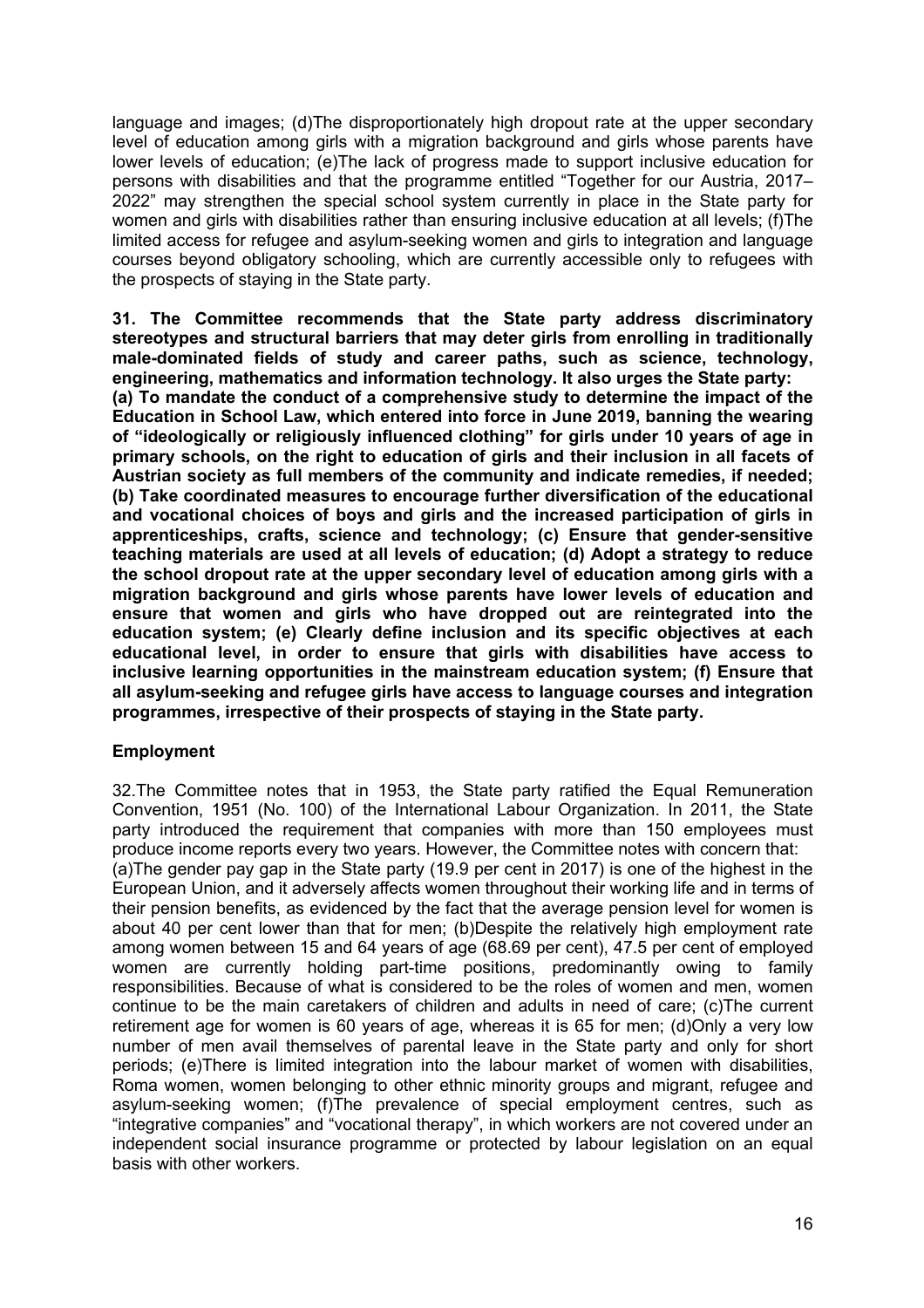**33. The Committee recommends that the State party: (a) Effectively enforce the principle of equal pay for work of equal value, in order to narrow and ultimately close the gender pay gap, by regularly reviewing wages in all sectors, conducting regular labour inspections, applying gender-sensitive analytical job classification and evaluation methods and conducting regular pay surveys; (b) Take measures to eliminate horizontal and vertical occupational segregation and combat the underemployment of women in full-time jobs, including by enhancing efforts to encourage women and girls to select non - traditional career paths, giving priority to the transition of women from part-time to full-time work supported by adequate highquality childcare facilities; (c) Ensure that all employers are aware of the right of women to stay in their jobs as long as men and encourage women to continue working as long as men; (d) Lower the threshold for the requirement that companies produce income reports to apply to companies with 50 or more employees; (e) Strengthen measures aimed at facilitating the reconciliation of professional and private life, improve the conditions for paid maternity leave and encourage men to avail themselves of parental leave and extend the length of paid paternity leave, so as to promote the equal sharing of responsibilities between women and men, and collect gender-disaggregated data on the use of flexible working arrangements; (f) Ensure that workers in special employment centres are covered by an independent social insurance programme, receive wages and are protected by labour legislation. The Committee also invites the State party to develop programmes that facilitate the transition towards an inclusive and open labour market; (g) Take into account the needs of women belonging to disadvantaged groups, especially women with disabilities, Roma women, women belonging to other ethnic minority groups and migrant, refugee and asylum-seeking women, and consider the use of targeted measures, including temporary special measures, to create further employment opportunities for those women.**

### **Refugee and asylum-seeking women**

42.The Committee commends the State party for the numerous initiatives and measures adopted to strengthen the protection of asylum-seeking women and girls. However, it remains concerned that: (a)Only if asylum seekers claim a violation of their right to sexual self-determination do they have the right to be interviewed by an officer of the same sex and an interpreter of the same sex; (b)Programmes aimed at the social and economic integration of migrant, refugee and asylum-seeking women do not fully address the needs of all asylumseeking and refugee women, in particular in relation to social and labour integration; (c)The amendment to the Asylum Law that entered into force in 2016 introduced severe restrictions on the right to family reunification and that beneficiaries of subsidiary protection must wait for three years before their spouses or, in the case of minor children, parents can submit an application for family reunification; (d)Although the State party has strengthened reception capacities for single women and members of households headed by women, there is still a lack of specialized reception facilities for that target group and that, in several provinces, those women have limited or no access to specialized shelters for women affected by gender-based violence; (e)Protection officers and interpreters often lack training on identification and the appropriate handling of victims of sexual and gender-based violence.

**43. In line with its general recommendation No. 32 (2014) on the gender-related dimensions of refugee status, asylum, nationality and statelessness of women and general recommendation No. 30 (2013) on women in conflict prevention, conflict and post-conflict situations, the Committee recommends that the State party: (a) Ensure that the process of refugee status determination is fully gender-sensitive, that the specific needs of asylum-seeking and refugee women and girls are addressed as a priority concern throughout the asylum process and, to that effect, incorporate into national law the provisions of European Union asylum legislation relating to reception**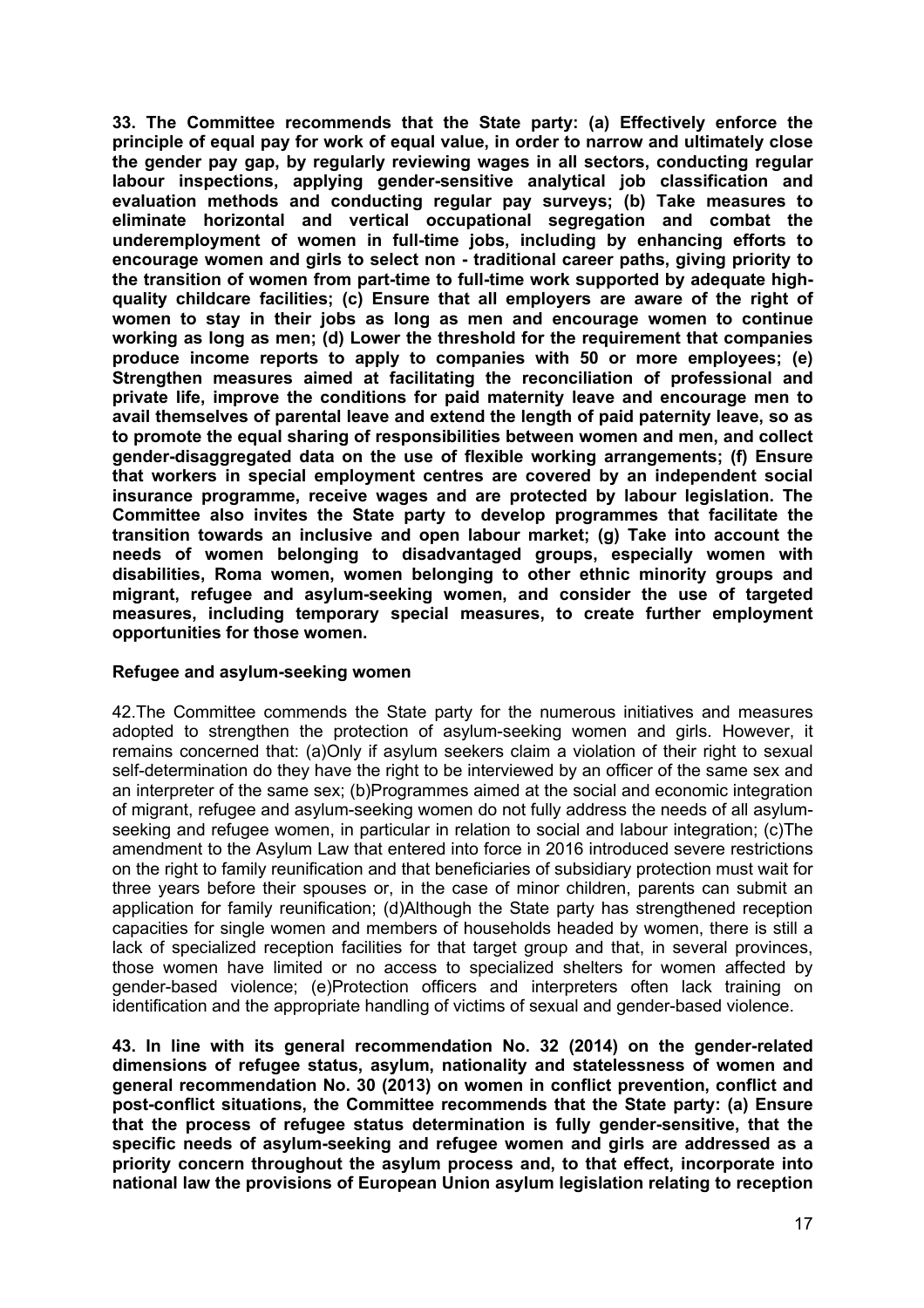**conditions and asylum procedures; (b) Continue to apply a gender-sensitive approach in receiving refugee and asylum-seeking women and in considering asylum claims, thereby ensuring that the protection needs of asylum-seeking and refugee women and girls arriving in the State party are addressed as a priority concern; (c) Reduce legal and administrative barriers to family reunification for women and men who are beneficiaries of international protection; (d) Ensure the availability of specialized reception capacities for single women and members of households headed by women and access to specialized shelters and services for refugee and asylum-seeking women affected by gender-based violence, irrespective of their legal status; (e) Provide mandatory training for members of the judiciary, prosecutors, the police and other law enforcement officials on gender-based violence as grounds for international protection and on gender-sensitive investigation and interrogation procedures.**

### **Committee against Torture**

Concluding observations (2015) CAT/C/AUT/CO/6

### **Asylum seekers and non-refoulement**

20. The Committee values the extraordinary efforts made by the State party to respond to the exceptionally high influx of undocumented migrants and asylum seekers, including unaccompanied minors, arriving in its territory. It is, however, concerned at reports of poor living conditions in some transit reception facilities for asylum seekers and, in particular, the conditions prevailing during the summer of 2015 at the Traiskirchen asylum-seeker centre, such as overcrowding, with hundreds of people sleeping outdoors, and limited access to medical care and adequate sanitary facilities. The Committee appreciates the acknowledgment by the delegation that the shortage of staff at the branch offices of the Federal Office for Immigration and Asylum results in the inability to process speedily the increasing number of asylum applications and of the need to provide all new asylum officers with proper training. The Committee regrets that the State party has provided no complete information on the procedures in place for the timely identification of victims of torture among asylum seekers (arts. 3 and 16).

**21. The State party should: (a) Take the measures necessary to ensure appropriate reception conditions in transit reception facilities for asylum seekers and refugees, as well as the use of foster care for unaccompanied children; (b) Reinforce the capacity of the Federal Office for Immigration and Asylum to process refugee claims of asylum seekers in the country and guarantee access to free, qualified and independent legal aid for asylum seekers during the entire asylum procedure; (c) Formulate clear guidelines and related training on the identification of torture victims among asylum seekers.**

#### **Detention pending deportation**

22. While noting the decrease in the numbers of asylum seekers detained, and the duration of their detention, the Committee considers that detention pending deportation should be further reduced and only applied as an exceptional measure (arts. 11 and 16).

**23. The State party should ensure that asylum seekers are held in detention only as a last resort and, if this becomes necessary, that they are held for as short a time as possible and that use is made of alternatives to detention whenever feasible.**

#### **Health care in prisons**

28. The Committee is concerned at reports of inadequate medical and mental health care provided to mentally ill inmates, including a recent highly publicized case of grave neglect of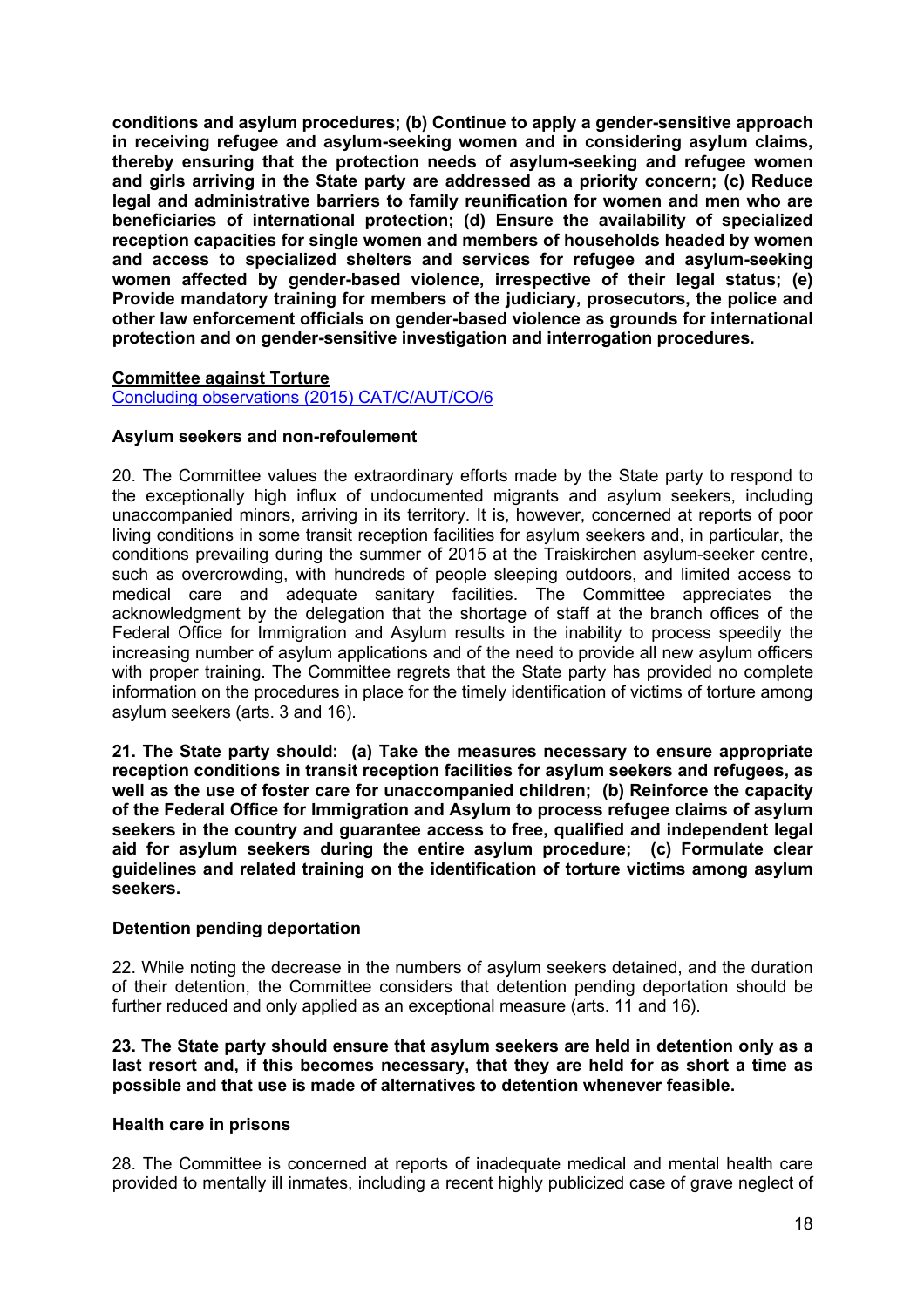a 74-year-old detainee in pretrial detention. It also notes that, despite the request made to the State party's delegation to provide information on the measures envisaged in response to the recent findings of the European Committee for the Prevention of Torture and Inhuman or Degrading Treatment or Punishment in the area of health care in prisons,1 no concrete information has been received yet on this subject, in particular with regard to medical confidentiality in detention facilities, the practice of involving prison officers in the performance of health-care duties and the need to improve medical screenings on admission (arts. 11 and 16).

**29. The State party should: (a) Provide adequate medical and mental health care for all persons deprived of their liberty, especially those with mental health conditions; (b) Ensure that all instances of ill-treatment or neglect are promptly and impartially investigated and that, if substantiated, the perpetrators are prosecuted and punished with appropriate sanctions; (c) Ensure comprehensive medical screenings on admission and guarantee the privacy and confidentiality of medical information. Prison officers should not be present during medical examinations of persons, save at the request of the medical doctor.**

## **Trafficking in human beings**

42. The Committee values the efforts made by the State party to combat human trafficking. It notes, however, that there has been a sharp increase in the number of cases reported in recent years. The Committee also takes note of the explanation provided by the delegation concerning the possibility of prosecuting foreign perpetrators found to be exploiting victims of trafficking on the State party's territory. The Committee regrets that it did not received enough information on the protection offered to victims of trafficking independently from their cooperation in the proceedings against the alleged perpetrators (arts. 2 and 16).

**43. The State party should ensure that cases of human trafficking are thoroughly investigated, perpetrators are prosecuted and, if convicted, punished with appropriate sanctions, and the victims adequately compensated. It should also ensure that victims have access to effective protection, irrespective of their ability to cooperate in the legal proceedings against traffickers.**

### **Human Rights Committee**

Concluding observations (2015) CCPR/C/AUT/CO/5

### **Hate speech and racial discrimination**

15.The Committee welcomes the legislative steps taken to improve the criminal-law response to hate speech and to enforce compliance with rules of conduct for the press with regard to racism, xenophobia, anti-Semitism or intolerance. It is concerned, however, about the increasing radicalization of extremist groups in the country, including members of the Muslim communities, and the resurgence of far right-wing and other groups inspired by extremist national socialist ideologies and neo-Nazism. The Committee is also concerned at the rise of advocacy of racial or religious hatred against Roma, Muslims, Jews, minorities, migrants and asylum seekers, including political hate speech, which have not been systematically countered, and advocacy of hatred against persons of a different faith by some radical Islamist preachers. The Committee is concerned that hate speech on the Internet and online forums is on the rise (arts. 2, 18, 20 and 26).

**16. The State party should strengthen its efforts to combat acts or advocacy of racial or religious hatred, including by further enhancing awareness that hate speech, racist propaganda and the incitement of violence against racial or religious groups are prohibited under law, condemning such acts, in particular during election campaigns,**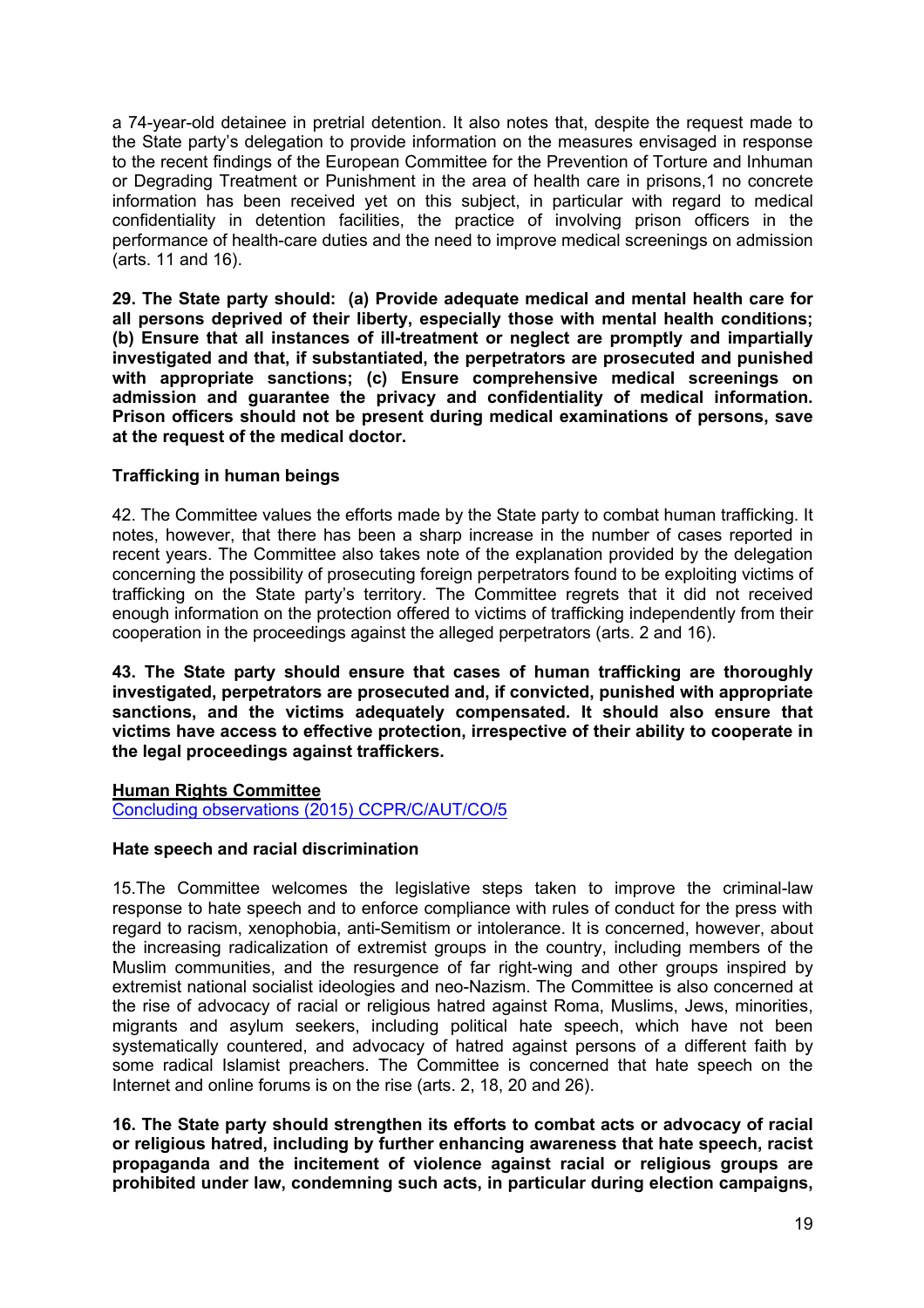**and taking prompt action to bring those responsible to justice. The State party should also envisage adopting a national action plan against racism and pursue its efforts to harmonize the Austrian crime statistics and judicial statistics.** 

#### **Intolerance and discrimination against ethnic minorities**

17.The Committee is concerned that, despite action taken by the State party, immigrants, foreigners and ethnic minorities, including the Roma minority, continue to face intolerance and discrimination. The Committee also regrets the low representation of ethnic minorities in political and public life, including in the legislative and executive bodies (arts. 2 and 26).

#### **18. The State party should intensify measures to ensure that immigrants, foreigners and ethnic minorities, including the Roma minority, do not suffer from discrimination. The State party should step up its efforts to encourage the participation of persons who are members of minority groups in publicly elected bodies. Trafficking in human beings**

25.While welcoming legislative and other measures adopted to combat trafficking in human beings, the Committee remains concerned at the insufficient identification of victims trafficked for labour exploitation and the absence of a comprehensive nationwide identification and referral system or comprehensive and coherent data collection system for victims of trafficking (arts. 8 and 24).

**26. The State party should continue its efforts to combat trafficking in human beings, including through international cooperation efforts. It should consider the establishment of a comprehensive nationwide identification and referral system and increase steps taken for the identification and effective protection of victims of trafficking for the purposes of labour exploitation. The State party should, as soon as possible, implement nationwide the national referral mechanism for child trafficking victims and ensure that the handbook for identification of child trafficking victims is completed and conveyed to the local and Länder authorities. Finally, it should develop a comprehensive and coherent data collection system on trafficking in human beings to appropriately identify, monitor and evaluate the State's policies.**

### **Asylum seekers and refugees**

27.While welcoming the Act Amending the Aliens Act 2015, which is aimed at harmonizing the reception and support of asylum seekers throughout the country, the Committee remains concerned about shortcomings in legal counselling and representation throughout the asylum procedure and that legal counsellors are not necessarily trained lawyers. The Committee is also concerned that legal counsellors representing unaccompanied minors, who are not yet assigned to a provincial reception facility, do not need to have any training or skills in counselling children or determining their best interests. The Committee is further concerned that, under article 7 of the new Constitutional Law on the Rights of Children, consideration of the best interest of the child may be restricted in some circumstances, including in asylum-related matters (arts. 13, 24).

**28. The State party should ensure that legal aid and representation of adequate quality are systematically made accessible throughout the entire asylum procedure. It should also ensure that unaccompanied minors are systematically and without undue delay appointed a guardian trained in child counselling, from the outset and throughout their entire stay in the State party. Finally, the best interest of the child should be given primary consideration by all relevant State authorities throughout the asylum procedure.**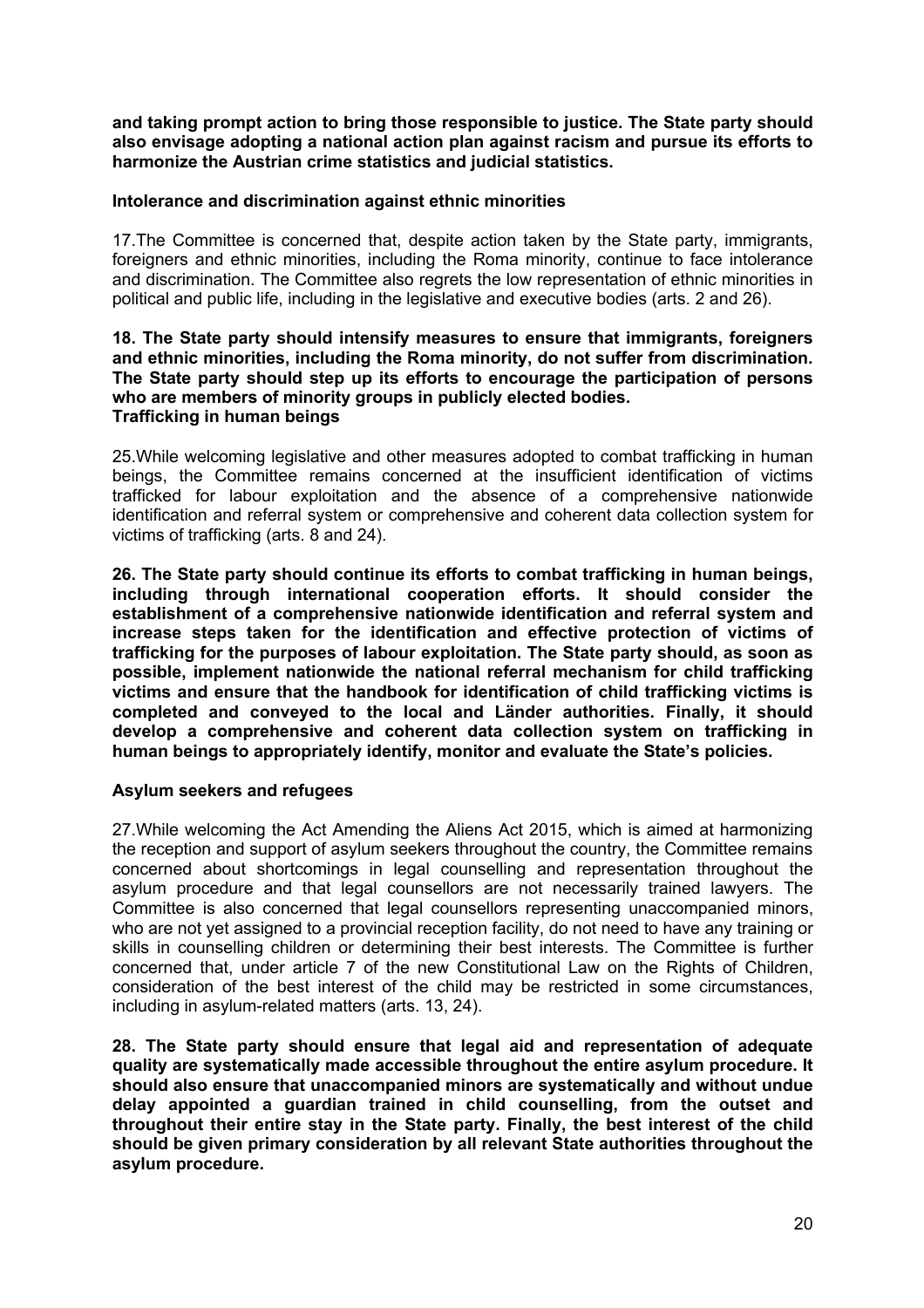#### **Detention of asylum seekers and refugees**

29.While welcoming the decrease in the number of detentions pending deportation and the application of an "open door" regime of detention, the Committee is concerned that, under the revised Aliens Police Act (2015), children over the age of 14 can be detained for up to two months (arts. 9 and 24).

**30. The State party should pursue its efforts to ensure that d etention pending deportation is applied only after due consideration of less invasive means, with special regard being given to the needs of particularly vulnerable persons, and that individuals detained for immigration-related reasons are held in facilities specifically designed for that purpose. The State party should review its detention policy with regard to children over the age of 14 years to ensure that children are not deprived of their liberty except as a measure of last resort and for the shortest appropriate period of time .**

#### **Committee on Economic, Social and Cultural Rights** Concluding observations (2013) E/C.12/AUT/CO/4

**The Committee urges the State party to harmonize its anti-discrimination legislation so as to afford the same level of protection across the different grounds of discrimination and to streamline the administrative bodies responsible for the protection of all individuals against discrimination. It also recommends that the State party establish a statistical data collection system to assess the enjoyment of economic, social and cultural rights situation by minority groups, with due respect for the principles of confidentiality, informed consent and voluntary self-identification of persons as belonging to a particular group.** 

The Committee reiterates its deep concern at the situation of asylum seekers, who receive inadequate social benefits, live in poor housing conditions and only have access to employment in certain activities during the first three months of their asylum proceedings. Moreover, while the Committee notes that asylum seekers below 25 years of age are eligible to obtain work permits for vocational training in areas where there is a shortage of trainees, it is concerned that there is limited choice for asylum seekers to select their profession. The Committee is also concerned that when places are available, preference is given to Austrians or third-country nationals who are already integrated into the Austrian labour market (arts. 2, 6, and 11).

**The Committee recommends that the State party take concrete measures to guarantee asylum seekers' right to an adequate standard of living by allowing them full access to the formal labour market, to promote their independence and self-sufficiency, and to facilitate their access to the means-tested minimum income scheme if they are unable to find work. It also urges the State party to remedy the current housing conditions for asylum seekers, including by ensuring that adequate standards of hygiene and habitability are met, as set out in general comment N o. 4 (1991) on the right to adequate housing.**

## [...]

The Committee is concerned at the continuing occurrence of violence against women, including domestic violence, the lack of a comprehensive strategy to combat all forms of violence against women, and the absence of statistical information on violence against women (art. 10).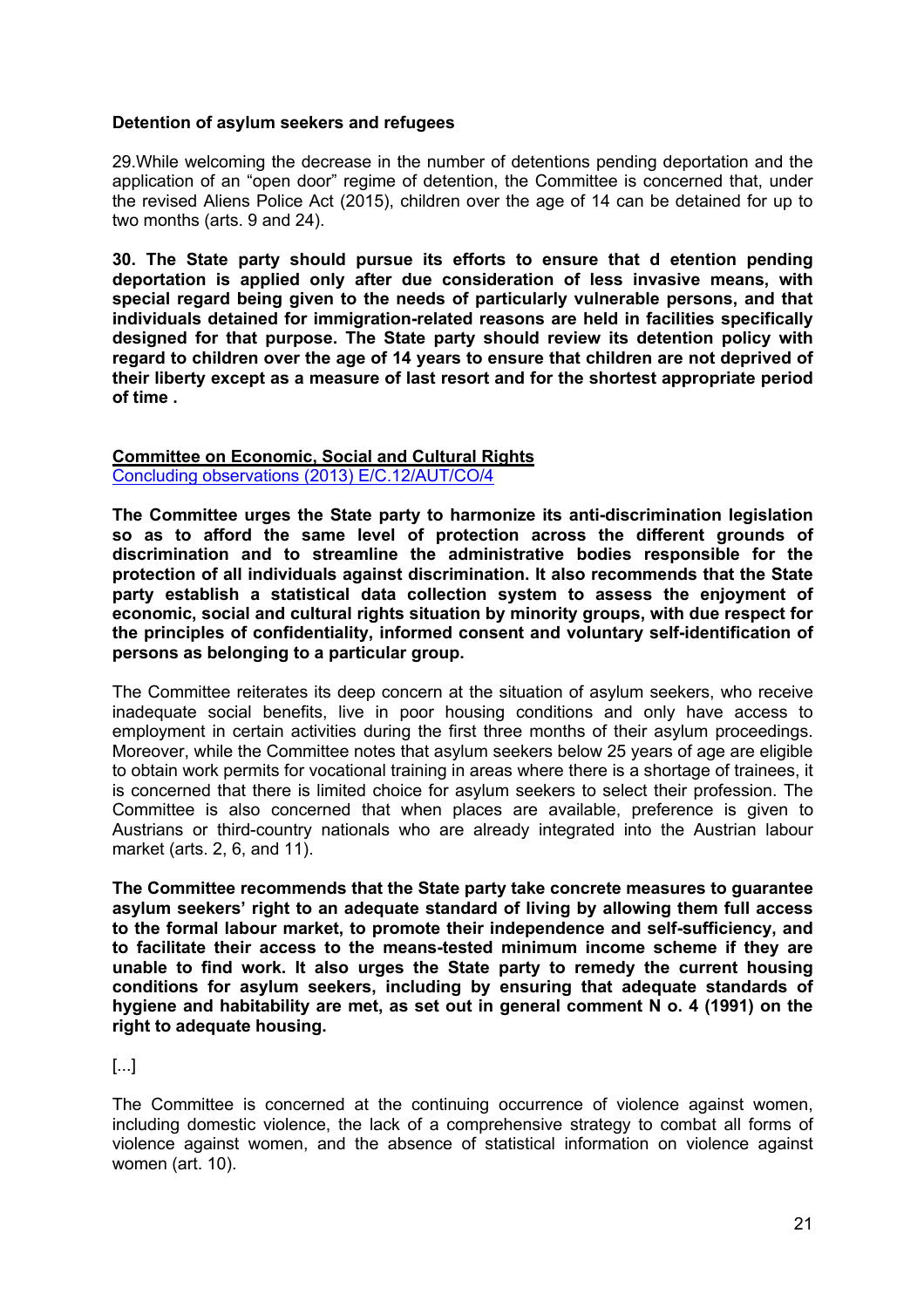**The Committee recommends that the State party adopt a comprehensive national plan of action on violence against women and establish a data collection system on all forms of violence against women, with information on the victim and perpetrator disaggregated by sex, age and type of violence , as well as the relationship of the perpetrator to the victim, geographical location and other factors considered relevant, such as disability. It also urges the State party to continue public awareness-raising campaigns on all forms of violence against women, including against migrant and ethnic minority women, as well as organizing training for the members of the judiciary and law enforcement personnel.** 

## [...]

The Committee expresses concern at the shortage of physicians and nurses to provide adequate health-care services to meet the growing demand for treatment, including in areas of psychosocial and adolescent health. Moreover, while noting the introduction of "video interpretation" in hospitals to assist non-citizens in communicating with health-care personnel, the Committee remains concerned that migrants and asylum seekers continue to face obstacles in accessing health-care services, primarily due to lack of access to information, language barriers and certain treatments that have to be financed in advance (arts. 2 and 12).

**The Committee recommends that the State party take effective measures to ensure that there are sufficient health - care professionals to meet the growing demands in medical treatment, particularly in areas such as psychosocial and adolescent health, taking into account its general comment No. 14 (2000) on the right to the highest attainable standard of health. It also recommends that the State party take further measures to increase access to adequate and affordable health - care services by non-citizens, including by ensuring the availability of translation services and information on health - care services, as well as by addressing their underlying risks to health.**

### **Committee on the Rights of the Child**

Concluding observations (2012) CRC/C/AUT/CO/3-4

### **Legislation**

10. While welcoming the Federal Constitution Law on the Rights of Children of 16 February 2011, the Committee notes with concern that the Law does not include all the rights protected under the Convention, in particular social and cultural rights of children. It also notes with concern that despite the State party's efforts to harmonize the youth protection laws of all Länder, in line with the principles and provisions of the Convention, most of the Länder continue to have divergent standards as regards certain age limits and definitions of terms such as "children" and "adolescents".

**11. The Committee recommends that the State party find the appropriate constitutional path that will allow it to have in the whole territory, including its Länder, a comprehensive legal framework which fully incorporates all the provisions of the Convention, in particular social and cultural rights, and its Optional Protocols. It also recommends that the State party continue and intensify its efforts to harmonize the youth protection laws of all Länder, with a view to achieving equal protection standards throughout the State party.**

### **Non-discrimination**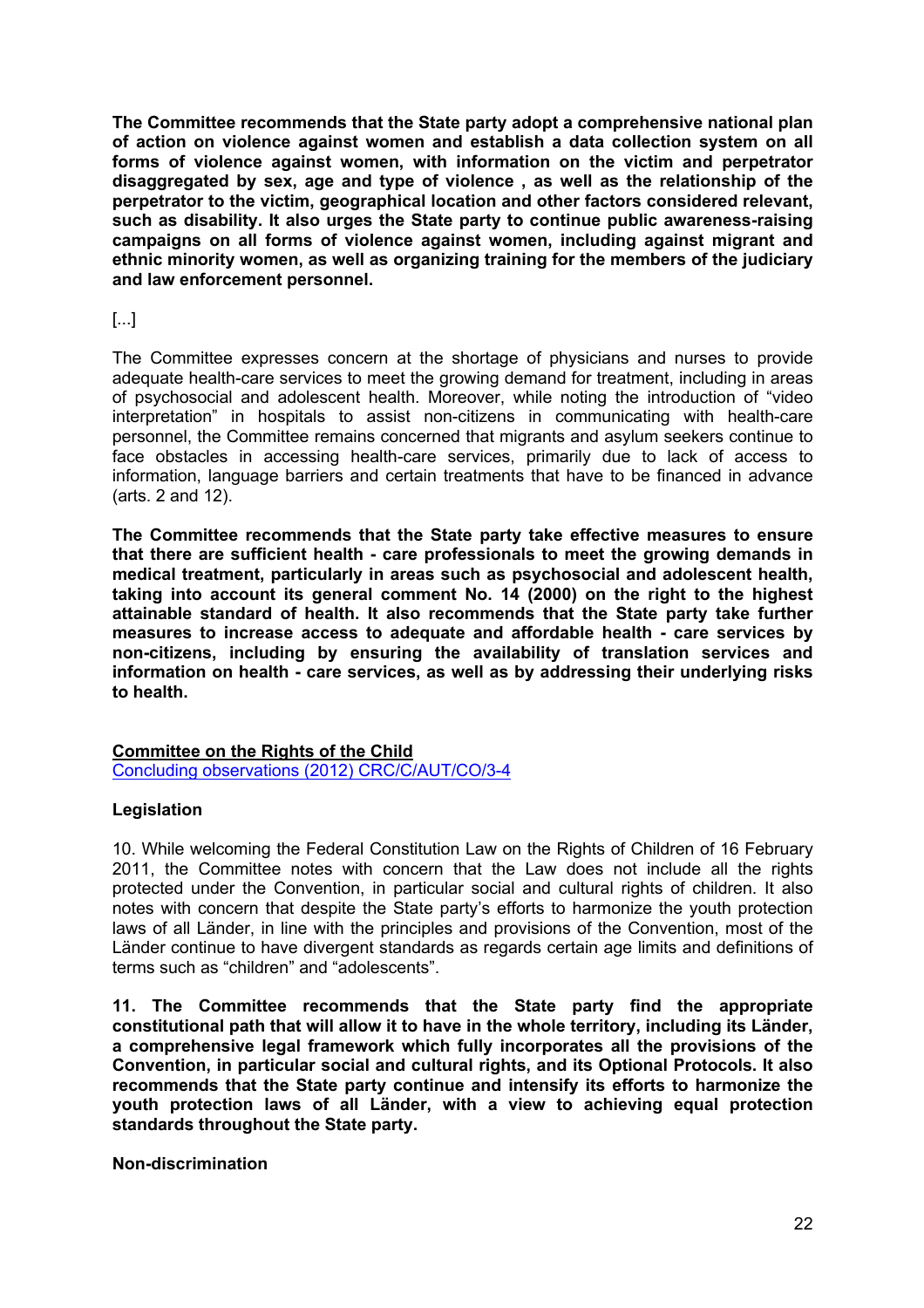24.While noting the specialized training, education and awareness-raising programmes, including inter-cultural and civic education at school, conducted by the State party to prevent discriminatory attitudes, as well as the State party's legislation criminalizing incitement to racial hatred, the Committee remains concerned about instances of hate speech by politicians and manifestations of Neo-Nazism, racism, xenophobia and related intolerance towards migrant communities, refugees, asylum seekers and persons of certain ethnic backgrounds, and their impact on children belonging to these groups.

**25 . The Committee urges the State party to take immediate measures to combat direct and indirect manifestations of Neo-Nazism, racism, xenophobia and related intolerance affecting children and to effectively investigate, prosecute and punish such acts. It also recommends that the State party strengthen its efforts to foster a culture of tolerance and mutual respect. Furthermore, it recommends that the State party include information in its next periodic report on measures and programmes relevant to the Convention on the Rights of the Child undertaken by the State party in follow-up to the Declaration and Programme of Action adopted at the 2001 World Conference against Racism, Racial Discrimination, Xenophobia and Related Intolerance, as well as the outcome document adopted at the 2009 Durban Review Conference.** 

### **Best interests of the child**

26.The Committee welcomes that the principle of the best interests of the child has been included in article 1 of the Federal Constitutional Law on the Rights of Children and other relevant legislation. However, it is concerned that in practice, this principle is not always duly taken into consideration in decision-making processes and in the allocation of resources.

**27. The Committee urges the State party to strengthen its efforts to ensure that the principle of the best interests of the child is appropriately integrated and consistently applied in all legislative, administrative and judicial proceedings as well as in all policies, programmes and projects relevant to and with an impact on children. In this regard, the State party is encouraged to develop procedures and criteria to provide guidance for determining the best interests of the child in every area, and to disseminate these to public or private social welfare institutions, courts of law, administrative authorities and legislative bodies. The legal reasoning of all judicial and administrative judgments and decisions should also be based on this principle.**

### **Harmful practices**

37.While noting the State party's efforts to raise awareness and monitor the situation of harmful practices and cooperate with States where such practices are prevalent in order to combat them, the Committee is nevertheless concerned that hundreds of girls living in the State party have been subjected to female genital mutilation (FGM) and at the absence of convictions of perpetrators of FGM. The Committee is further concerned that the law prohibiting such practices is not sufficiently known, including by health workers. It is also concerned at the lack of research on the prevalence of FGM in the State party.

**38. The Committee urges the State party to: (a) Effectively implement the law prohibiting female genital mutilation and take all necessary measures to ensure that those who continue to practice FGM are effectively brought to justice; (b) Undertake a study on the extent and nature of FGM practiced in the State party, or abroad on girls who live in the State party, and involve NGOs that are active in this field; (c) Strengthen its efforts to conduct awareness-raising programmes, taking into account the results of the study, and to prevent this practice; (d) Strengthen its international cooperation on the eradication of harmful practices.**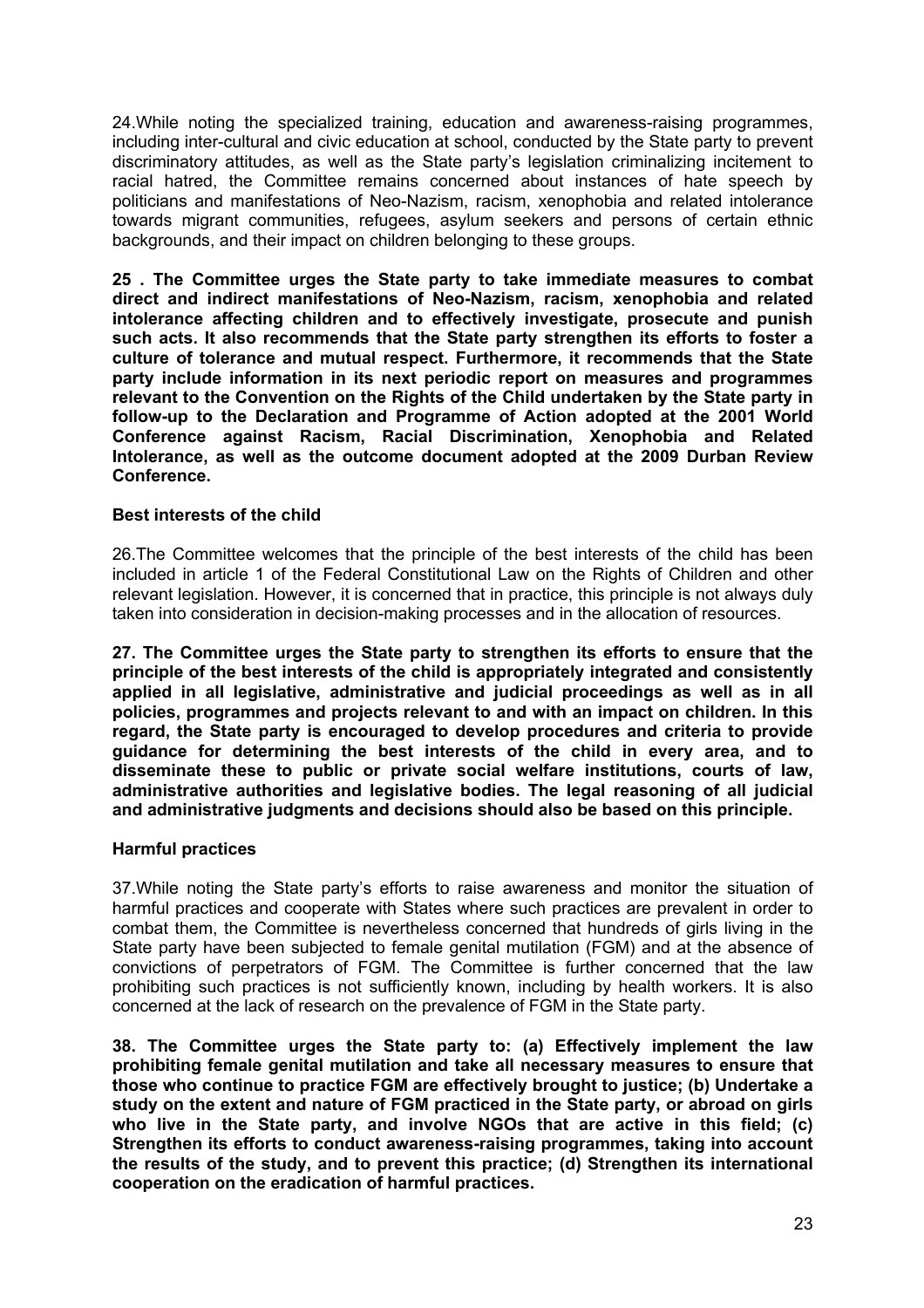### **Children deprived of a family environment**

40.The Committee is concerned that no adequate statistical data is available to ensure the quality control of alternative care institutions and family type alternative care. It notes that the monitoring of such institutions falls under the competence of the Länder which have different methods and practices. The Committee is also concerned that the right of children to quality standards of care and placement was not included in the Federal Constitutional Law on the Rights of Children.

**41. The Committee recommends that the State party take into account the Guidelines for the Alternative Care of Children annexed to the United Nations General Assembly resolution 64/142 of 20 December 2009, adopt measures to regularly monitor and evaluate the conditions in alternative care settings, including by collecting adequate statistical data, disaggregated by sex, gender and geographic location. The Committee also recommends that the quality standards in alternative care settings be strictly regulated by law and effectively enforced.**

### **Asylum-seeking and refugee children**

54.The Committee notes that the Aliens Law Amendment Act of 2011 prohibits the placement of children under the age of 14 in detention pending deportation, and is concerned that such age limit is too low. It is also concerned that the age determination methods applied to unaccompanied refugee and asylum-seeking children in the State party may not be in conformity with the guidance set out in the Committee's general comment No. 6 (2005) on treatment of unaccompanied and separated children outside their country of origin. The Committee is further concerned that some Länder such as Carinthia and Styria do not systematically comply with the Supreme Court decision of 2005 that unaccompanied refugee children must be provided with a legal guardian.

**55. The Committee urges the State party to ensure that children under the age of 14 are not placed in detention under any circumstances, and use administrative detention of unaccompanied refugee and asylum-seeking children above 14 years only as a measure of last resort when non-custodial alternatives to detention are unavailable. The Committee further urges the State party to ensure that detention conditions are of a non-punitive character and in line with the special status of such children as minors who are not suspected or convicted of any crime. It also urges the State party to ensure that the age determination procedure applied to unaccompanied children is based on scientifically approved methods, as recommended in general comment No. 6 (2005), and that each unaccompanied child is provided with a legal guardian.**

### **Children in armed conflict**

56.While noting the State party's indication during the dialogue that under 18-year old recruits may not participate in any hostilities and in United Nations peacekeeping operations, the Committee remains concerned that Section 9, paragraph 2, of the National Defence Act sets the minimum age of voluntary recruitment at 17 years. The Committee also notes with concern that students from age 14 are trained on the use of small arms at the Vienna military academy ("Militärrealgymnasium"), albeit on an extracurricular basis.

**57. The Committee reiterates its recommendation (CRC/C/OPAC/AUT/CO/1, para. 6) that the State party consider the possibility of increasing the minimum age for voluntary recruitment to 18 years. It also recommends that the State party ensure that the education of child cadets at military academies is free from any form of arms**